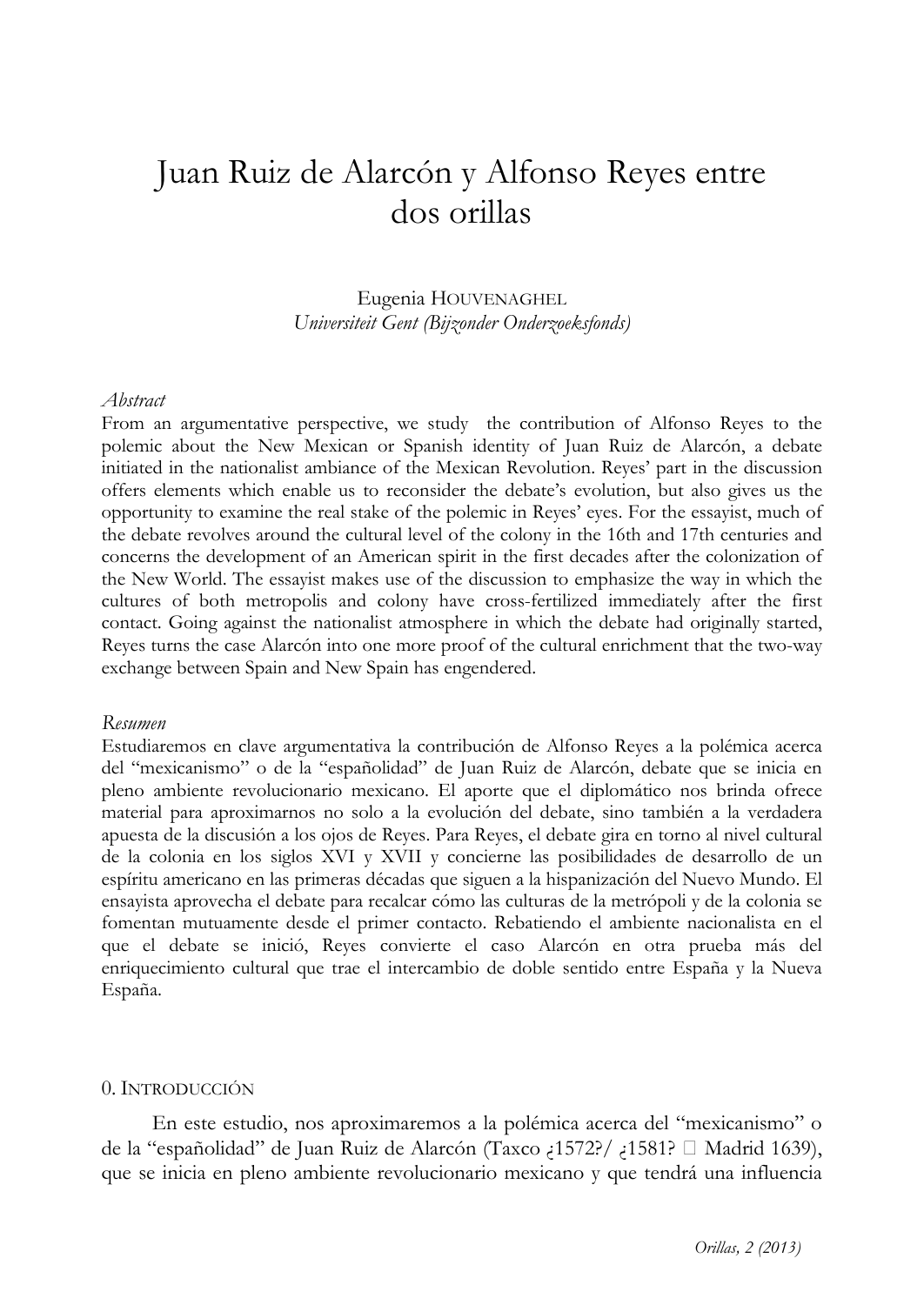decisiva en la recepción de la obra de este dramaturgo nacido en la Nueva España que decide en 1600 establecerse en España.<sup>1</sup> Olvidada su obra en el siglo XVIII, es la crítica española que se ocupa, en el siglo XIX<sup>2</sup>, en el marco del Romanticismo gravado por la cuestión identitaria y nacional, del rescate y del examen del teatro de Juan Ruiz de Alarcón. Esta operación lleva a considerarlo uno de los grandes escritores de teatro del barroco español, y a incluirlo "con Lope de Vega, Tirso de Molina y Calderón de la Barca, en el gran cuatrillo dramático español del Siglo de Oro" (Darst, 1998: 1). La revalorización romántica del teatro de Alarcón fue iniciada por Juan Eugenio Hartzenbusch (1857) con la edición de las dos partes de las comedias del dramaturgo en un solo volumen. El ensayo del propio Hartzenbusch que antecede las comedias de Alarcón ofrece, primero, un abordaje de tono elogioso a la gloria del teatro español del Siglo de Oro para recalcar, después, la relevancia de Juan Ruiz de Alarcón en este marco, en el que "podrá recibir el incienso que le es debido" (xxvi). En efecto, Juan Ruiz de Alarcón añade, según Hartzenbusch, un elemento imprescindible al teatro español de aquella época ya que "ninguno de los cuatro escritores de primer orden [Lope, Tirso, Calderón, Moreto], ninguno de los muchísimos que seguían su escuela, se había dedicado con preferencia y ahinco a la comedia moral, reservando para ella los mejores recursos, las galas más ricas de su entendimiento" (xiv). Juan Ruiz de Alarcón, al contrario, se dedicó a la comedia moral y así, "emprendió y consiguió lo que por falta de voluntad, intención o peculiares disposiciones, no fue dado acabar a Lope, a Tirso, a Calderón de la Barca ni aun a Moreto, el gran perfeccionador de invenciones ajenas" (xv). Alarcón se presenta, en el discurso de Hartzenbusch, como el seguidor de Menandro y Terencia, el precursor de Corneille y el anunciador de Molière: sus piezas le colocan, como consecuencia, en el panorama español, "en tan elevado puesto como el que ocupa el mayor ingenio cómico" [Molière] (xvi). Hartzenbusch cierra su discurso recalcando la relevancia de la figura de Alarcón para el teatro español: "por Alarcón es en mi concepto por donde se ha de principiar el estudio del antiguo teatro español" (xxv). La recuperación elogiosa de Juan Ruiz de Alarcón en el siglo XIX como un dramaturgo español, encabezada por Hartzenbusch, se tiene que entender, sobre todo, como una reivindicación en la que la preocupación identitaria y nacional del Romanticismo español dejó una fuerte impronta.

Mientras tanto, la crítica mexicana descuida el estudio del creador de La verdad sospechosa; en efecto, el hecho de que su vida adulta y su obra literaria tuviesen como único escenario a España; que sus comedias fuesen estrenadas e impresas en Espana; que sus polémicas y su relativo éxito tuviesen por teatro a España; todo eso trajo como consecuencia que los españoles lo considerasen suyo. La actitud de la crítica

King (1989: 8-9) señala que el debate ha sido desastroso para el estudio de la obra de Ruiz de Alarcón, dado que ha impedido el debido estudio de Alarcón por lo que es en sí mismo, esto es, más allá de la discusión sobre su nacionalidad. Poesse (125-127), al contrario, afirma que la popularidad actual de Ruiz de Alarcón proviene sin duda de su abolgeno americano.

 $^{2}$  Peña (1992) ofrece un repaso de los autores que se ocuparon en el siglo XIX de Juan Ruiz de Alarcón; menciona a Francisco Martínez de la Rosa, Alberto Lista, Ramón de Mesonero Romanos, Gil de Zárate, cuya crítica reivindica a Alarcón como un dramaturgo peninsular.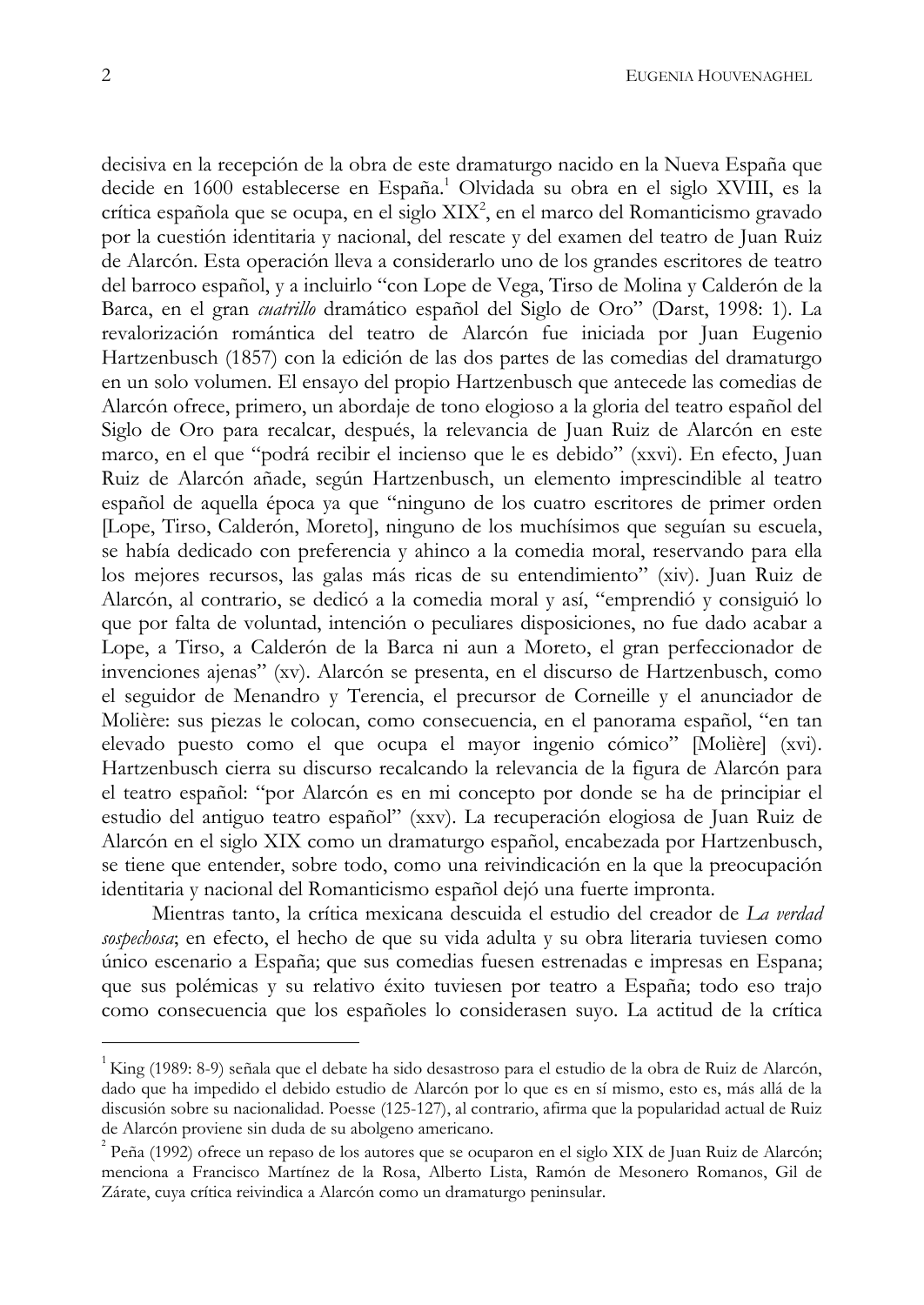mexicana cambia, sin embargo, bajo el impulso de la Revolución Mexicana cuando una parte de la crítica mexicana redescubre la obra del novohispano y reflexiona sobre la (im)posibilidad de proponer otra perspectiva identitaria, la mexicana, sobre su obra. El estudioso mexicano Carlos González Peña plantea, en pocas palabras, la esencia del problema tal como se parece plantear en el momento culminante de la controversia en las primeras décadas del siglo XX: "Nació el gran dramaturgo y se educó en México; pero vivió poco más de la mitad de su vida y murió en España, en España hizo su carrera literaria y sus comedias son de asunto español. ¿Debemos considerarlo mexicano? ¡Fue, más bien, español?" (citado por Ramos, 1989: 60). El debate acerca de "mexicanidad" o la "españolidad" de Juan Ruiz de Alarcón conoce su auge en la primera mitad del siglo XX, cuando México se caracteriza por el ambiente nacionalista de la construcción del nuevo Estado mexicano, una situación cultural en la que se explicita la conciencia nacional como problema colectivo y en la que se plasma la busca de modos definitorios de esa conciencia de ser mexicano. A finales de los años cincuenta, el intenso debate aún sin resolver se despolariza y se introducen nuevos matices: surgen más voces para revocar la hibridez de la identidad cultural del dramaturgo taxqueño.

En esta polémica acerca de la identidad cultural de Alarcón, mucho más compleja de lo que hemos podido indicar en un par de frases, participa también Alfonso Reyes, quien, igual que Juan Ruiz de Alarcón, se autoexilió en Madrid (1914-1924). Su contribución al debate se compone de cinco ensayos, discursos, prólogos, capítulos que datan de 1916, 1918, 1939, 1948 y 1955 y de los cuales los primeros han sido redactados en Madrid y los últimos han sido escritos ya de regreso en México.<sup>3</sup> Como el ensayista ha formulado y reformulado, dentro y fuera de su tierra natal, y en circunstancias muy diferentes, su enfoque sobre el caso de Alarcón, el aporte que el diplomático nos brinda ofrece material para aproximarnos no solo a la evolución de su propia actitud en la discusión, sino también al desarrollo del propio debate en su totalidad y a la mejor comprensión de la verdadera apuesta del debate acerca de la nacionalidad de Juan Ruiz de Alarcón. Analizaremos la clase de argumentos suyos o emitidos por otros participantes en el debate y retomados por Reyes en su discurso de los que Reyes se sirve, sin olvidar los argumentos que el ensayista silencia. Partiendo del punto de vista que los ensayos se incluyen en la categoría del "cuarto modo literario" (Hernandi, 1978: 118) o modo argumentativo (García Berrio y Huerta Calvo, 1995: 218-230), nos apoyaremos, metodológicamente, en la aproximación argumentativa al texto ensayístico propuesta por Arenas Cruz (1997) y en la Nueva Retórica, entendida como una teoría de la argumentación, elaborada por Perelman (1999).

<sup>&</sup>lt;sup>3</sup> "Sobre Alarcón", Entre libros, O.C., t. VII: 282-284; "Tres siluetas de Ruiz de Alarcón", Capítulos de literatura española (primera serie), O.C., t. VI: 89-129; "Tercer Centenario de Alarcón", Capítulos de literatura española (segunda serie), O.C., t. VI: 318-323; Letras de la Nueva España, O.C., t. XII: 279-395; "Ruiz de Alarcón y el Teatro francés", Páginas adicionales, O.C., t. VI: 413-423.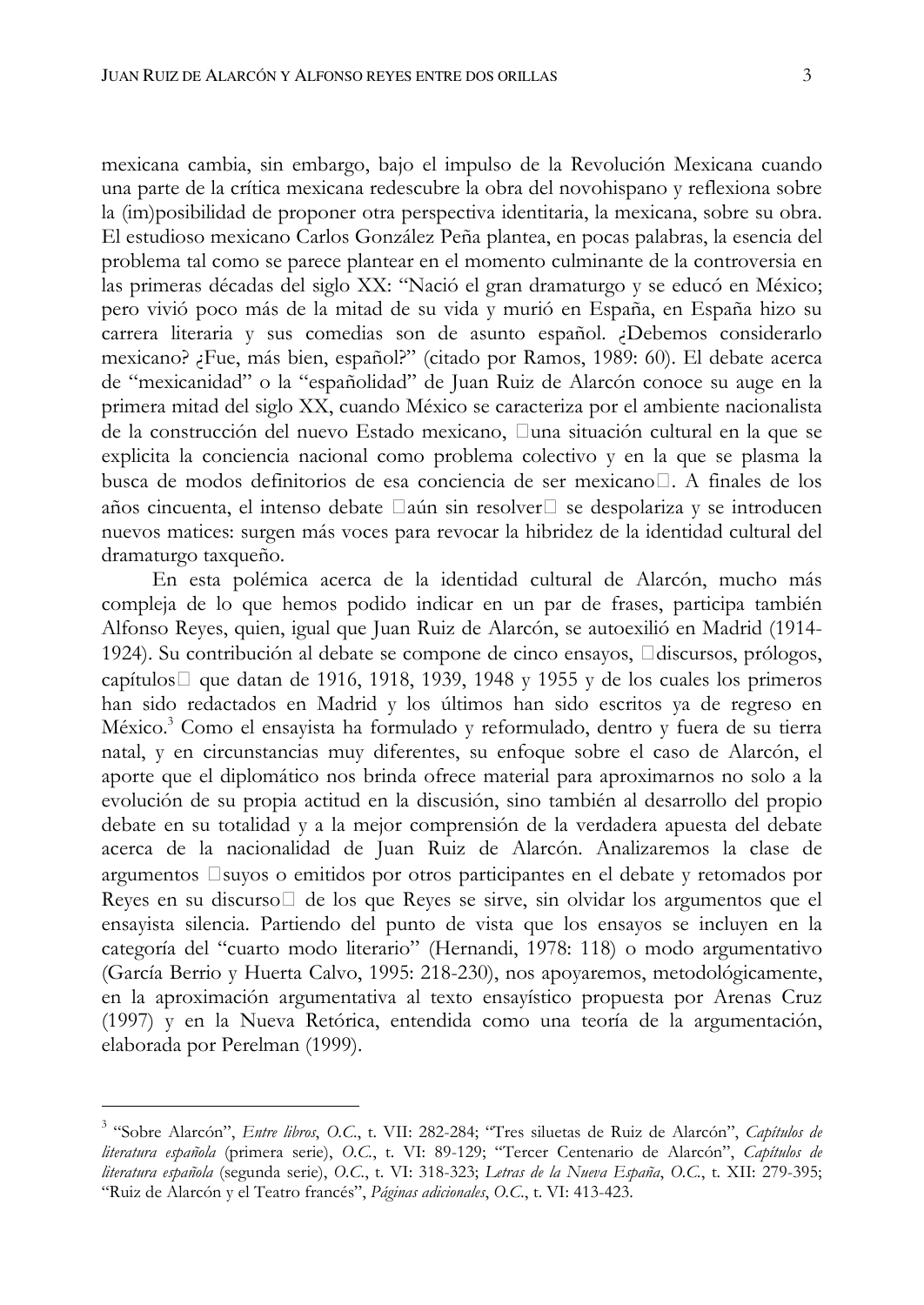## 1. DESDE MADRID: 1916 Y 1918

Cuando redactó los dos primeros ensayos dedicado a Alarcón, Reyes residió en Madrid (1914-1924) después de haber huido de su tierra natal<sup>4</sup>. En el México de la Revolución, mientras tanto, se inaugura un período importante: los mexicanos inician la transición de una cultura extranjera en espíritu hacia una cultura insistentemente y orgullosamente mexicana. Antes de la revolución, el positivismo, introducido en la segunda mitad del siglo XIX en México como sistema educativo, consideró el hombre latino como inferior e intentó injertar en los mexicanos las virtudes superiores del hombre sajón. La raza latina era desordenada, idealista; la sajona práctica, amante del orden. La época era, efectivamente, de los grandes pueblos positivistas, de Inglaterra y los Estados Unidos. Contra aquella presentación pesimista del Nuevo Mundo y el sistema educativo positivista correspondiente surge, a inicios del siglo XX, un movimiento de reacción que busca en la cultura, esto es, en el mundo del espíritu, la verdadera identidad de América. La Revolución de 1910 intensificó esta tendencia y bajo el impulso de un nuevo idealismo estimuló la apreciación de lo auténticamente mexicano.

Ahora bien, comprobamos que Reyes, educado en el sistema positivista, es cauteloso y racionalista en los artículos de 1916 y 1918, años anteriores a la gran revalorización de lo mexicano. Efectivamente, había que ser muy desafiante o visionario para reclamar el distintivo del mexicano, de tan poco prestigio por aquel entonces, como lo hicieron Pedro Henríquez Ureña y Alfonso Reyes en los años de la Revolución. El ensayo "Sobre Alarcón" (1916), una glosa a la conferencia pronunciada en 1913, en México, por Pedro Henríquez Ureña (1976: 181-196), constituye el primer texto de nuestro corpus de trabajo y retoma, reforzándola, la argumentación del dominicano. En 1913, Pedro Henríquez Ureña, uno de los fundadores del Ateneo de la Juventud<sup>5</sup> que concibe una revolución cultural en México, lanza la tesis del mexicanismo de Alarcón en su famosa conferencia titulada "Don Juan Ruiz de Alarcón". En opinión del dominicano, Alarcón presiente la mexicanidad antes de que la república federal de México (1824) exista. Henríquez Ureña trata de definir a Alarcón a través de sus comedias y llega a la conclusión de que Alarcón aporta una nota específica de discreción al teatro español de los Siglos de Oro. De igual modo, sostiene Henríquez Ureña, los Comentarios Reales del Inca Garcilaso contienen ya la idea germinal de un proyecto nacional, mucho antes de que el Perú contemporáneo exista.

<sup>&</sup>lt;sup>4</sup> La familia de Reyes tenía buenas relaciones con el régimen porfirista; el padre de Alfonso Reyes fue matado en el marco de la Revolución Mexicana.

<sup>&</sup>lt;sup>5</sup> En el siglo XIX la cultura en México está cominada por el positivismo, específicamente bajo la dictadura del porfiriato (1876-1910). En el siglo XX, bajo el impulso de la Revolución, un grupo de jóvenes intelectuales antipositivistas crean una sociedad de conferencias, El Ateneo de la Juventud, que significa el inicio de una tendencia cultural cultista, orientado hacia el humanismo y los estudios clásicos. A el pertenecen, entre otros, José Vasconcelos, Antonio Caso, Alfonso Reyes y Pedro Henríquez Ureña. Es con la ocasión de la segunda serie de conferencias del Ateneo, a fines de 1913, que Pedro Henríquez Ureña pronuncia su discurso "Don Juan Ruiz de Alarcón" que sostiene la tesis de la mexicanidad del dramaturgo y su obra.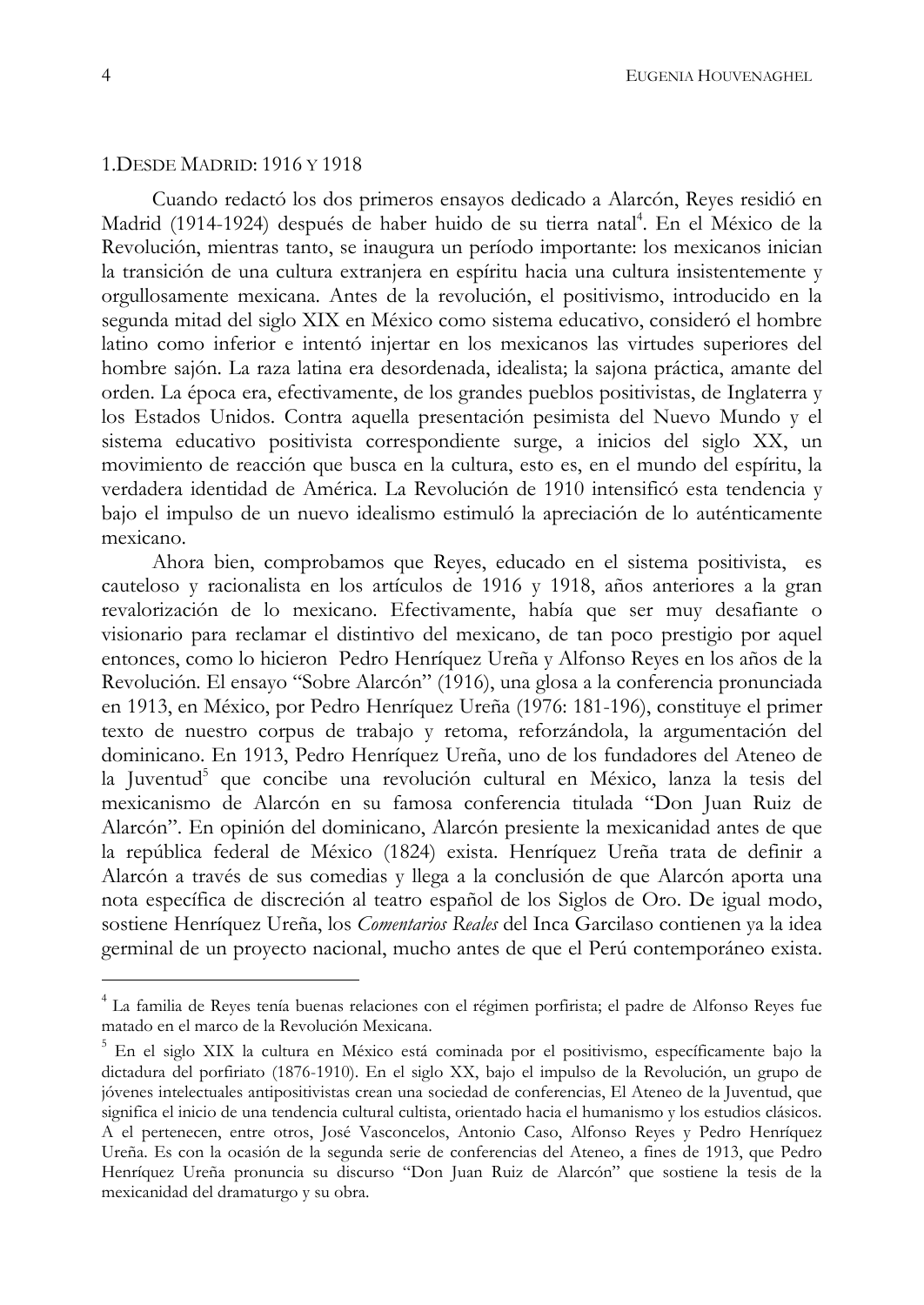En su conferencia, Henríquez Ureña lanzó dos tesis, llamadas a tener gran trascendencia y a provocar polémicas. Ambas tesis pueden resumirse así: 1) la existencia de un carácter peculiar que distingue, ya en el siglo XVII, la literatura mexicana de las demás literaturas en español y 2) el "mexicanismo" como uno de los factores que explican la singularidad (la extrañeza<sup>6</sup>) del teatro de Alarcón (y que está representado en el caso de Alarcón por "el sentimiento discreto, el tono velado, el matiz crepuscular"). Esta revaloración de Alarcón como escritor novohispano correspondía a una corriente ideológica caracterizada por el nacionalismo y la búsqueda de la identidad cultural a raíz de la Revolución Mexicana. Veremos que Alfonso Reyes retoma solo la primera parte de la propuesta de Henríquez Ureña, la que gira en torno a la idiosincrasia mexicana, y concede a la segunda parte, acerca de la singularidad de la obra de Alarcón, un lugar muy inferior y hasta insignificante en su propio discurso.

Citando al conferenciante Pedro Henríquez Ureña, Reyes señala, en primer lugar, que "sobre el ímpetu y la prodigalidad del español europeo se ha impuesto, como fuerza moderadora, la prudente sobriedad, la discreción del mexicano" (282). El punto débil del razonamiento de Pedro Henríquez Ureña es que resulta difícil hablar de una "identidad mexicana", máxime cuando la república de México aún no existía. Por ello, y basándose en la argumentación por el ejemplo, Reyes se expresa en los siguientes términos: "Pudiera dudarse de que, en tiempos de Alarcón, existieran, ya definidos, los caracteres del mexicanismo" (283) y sigue con una enumeración de ejemplos que vienen a corroborar su tesis de que es lícito hablar ya de "mexicanismo" en pleno siglo XVI:

[...] el médico español Juan de Cárdenas, en sus Problemas y secretos maravillosos de las Indias, 1591, establece la más clara distinción entre el español peninsular y el indiano, advirtiendo como características de éste cierta delicadeza retórica y una urbanidad algo alambicada, como la que puede notarse en pasajes alarconianos consagrados a fórmulas de cortesía (cfr. J. García Icazbalceta, Obras, Bibl. De Aut. Mexic. De V. Agüeros, México, I, págs. 220 y sigs.). [...] Finalmente, es muy conocido ya aquel trozo de Suárez de Figueroa en El Pasajero, 1617, que comienza: "Las Indias, para mí, no sé qué tienen de malo que hasta su nombre aborrezco. Todo lo que viene de allá es muy diferente, y aun opuesto, iba a decir de lo que en España poseemos y gozamos. (Edición de "Renacimiento", Madrid, 1913, pág. 147.)" (283-84)<sup>7</sup>

Los ejemplos dados por don Alfonso son numerosos y detallados. La invocación de multitud de ejemplos de naturaleza semejante -ora el testimonio de un viajero español, ora un soneto en el que peninsulares y criollos se critican respectivamente, ora el fragmento de una obra histórica- está destinada a pasar de los

<sup>&</sup>lt;sup>6</sup> Pedro Henríquez Ureña se refiere al siguiente comentario que Juan Pérez de Montalbán, publicado en Para todos (1632) sobre la producción del dramaturgo: "La novedad que Montalban admiraba en las comedias de Alarcón, novedad que llegaba para él hasta la extrañeza, [...]".

Castro Leal cita otro ejemplo: en la *Canción de una dama*, que Pedro de Trejo compuso antes de 1569, el uso del término "atolero" ilustra que ya a mediados del siglo XVI se llamaba "mexicano" o "atolero" al español nacido en Nueva España.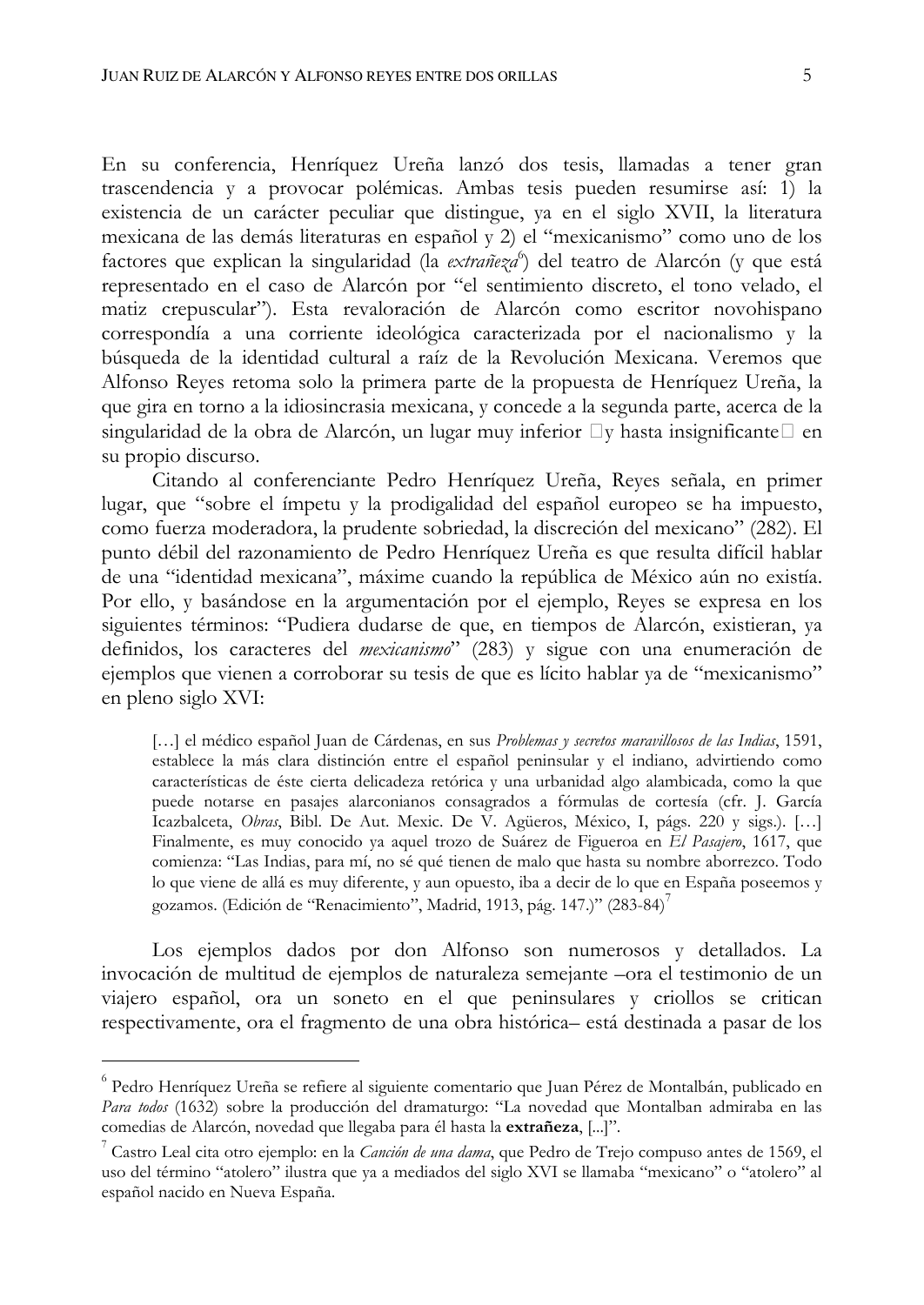casos aislados a una generalización (Perelman 1994: § 78). En efecto, a partir del caso particular, uno buscará la estructura o regla subyacente, como sucede con la enumeración de ejemplos concretos en los que se subraya la diferencia entre novohispanos y españoles peninsulares, circunstancia que llevará al lector, de la mano de A. Reyes, a la conclusión de que estos ejemplos son tan numerosos que aluden a una distinción inequívoca.

También en la segunda de las "Tres siluetas de Ruiz de Alarcón", redactadas en la Madrid del 1918 con la ocasión de la reedición del Teatro de Alarcón, destaca, sobremanera, un pasaje en el que Alfonso Reyes esboza, a grandes rasgos, la realidad socio-cultural de la América de los siglos XVI y XVII. En su retrato de la sociedad criolla de aquel entonces (93), Reyes explica cómo la cortesía, la nobleza y la aristocracia -rasgos que contrastan, vivamente, con la naturaleza del español peninsular-caracterizan la actitud de los novohispanos y busca el por qué de esta identidad propia en circunstancias de índole histórico-social. Al margen de la actitud cortés que caracteriza el criollo, existe otro aspecto que Reyes destaca premeditadamente: el rápido y exitoso desarrollo de la ciudad de México como centro intelectual del continente. No en vano, es allí donde, a mediados del siglo XVI, se funda una de las primeras universidades del Nuevo Mundo y donde, favorecidos por el cultivo de las letras, comienzan a florecer la imprenta y el teatro. Una cadena de ejemplos en la que se acumulan los nombres de intelectuales, universitarios y poetas, tanto españoles como americanos, sirve a don Alfonso para reforzar la imagen de una ciudad cuya cultura propia medra con vertiginosa rapidez. Este discurso descriptivo y amplificador, destinado a presentar una positiva imagen del nivel intelectual y cultural de la sociedad en la Nueva España, será incorporado al ensayo como un argumento pensado y utilizado para corroborar su idea de que el ambiente cultural mexicano en el cual se formó Juan Ruiz de Alarcón, ejerció una decisiva influencia sobre la personalidad de este autor teatral, dado que, cuando éste "se embarcó para la vieja España en 1600, con ánimo de continuar su carrera en la famosa Salamanca, había ya vivido en un ambiente de sello inconfundible y propio los veinte primeros años de la vida, que es cuando se labran para siempre los rasgos de toda psicología normal" (94-95). Vemos, pues, cómo Reyes vuelve, después de haber pintado el clima intelectual de la Nueva España (argumento de la cualidad), sobre el argumento de la cantidad, de que un largo período vivido en México trae consigo la formación de un carácter mexicano. Esta prueba, también esgrimida por Reyes en el primer ensayo ("Sobre Alarcón", 1916), que toma como base el principio de que debe valorarse la cantidad de años vividos en México, no se antoja especialmente sólida si no se agrega la argumentación de Reyes a favor de la intensidad de la vida cultural en el México de aquel entones.<sup>8</sup>

<sup>&</sup>lt;sup>8</sup> Incluso si es así, se puede dar la vuelta al argumento, considerando el hecho de que casi toda la producción dramática de Alarcón haya sido elaborada durante su estancia en Madrid se convertiría en un argumento en favor de la tesis contraria, dado que los años decisivos de su carrera literaria transcurren en la metrópoli. Alarcón desarrolló su actividad literaria en Madrid, en donde también concluyó su tarea administrativa; si a Ercilla, Balbuena y Hojeda, poetas nacidos en España, los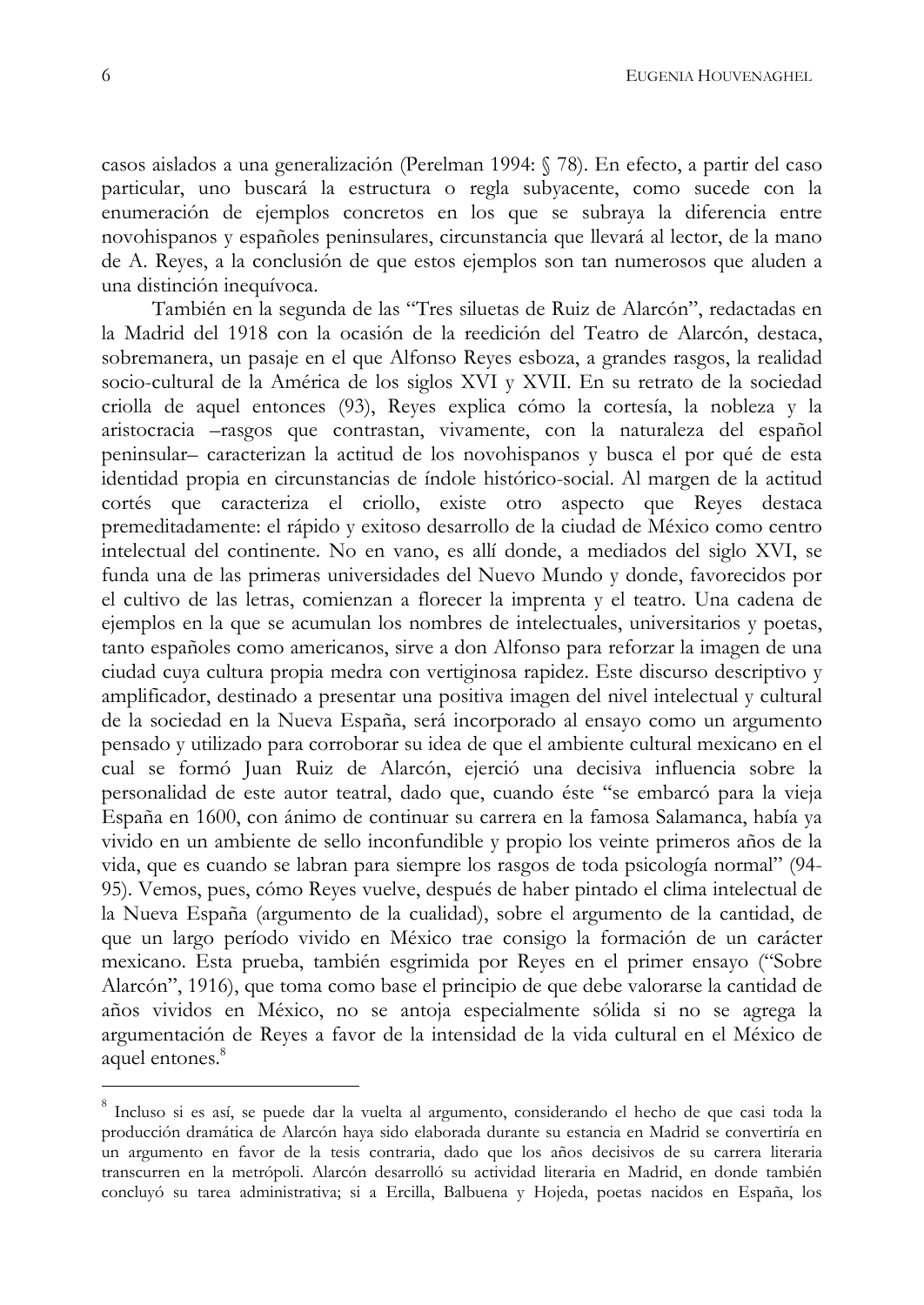Con todo, después de utilizar los dos argumentos citados -el de la cantidad y el de la ejemplificación- don Alfonso concluye su artículo recordando que para Henríquez Ureña la "nacionalidad" de Ruiz de Alarcón no lo explica todo; también otros factores desempeñan un papel fundamental a la hora de comprender, cabalmente, la "extrañeza" o singularidad de este dramaturgo mexicano. Observemos que, a Reyes no le interesan dichos aspectos, dado que ni siquiera los menciona. En fin, resulta claro que desde el inicio, el quid la cuestión a los ojos de Alfonso Reyes no es la psicología ni la obra de Ruiz de Alarcón sino la reivindicación de una "mexicanidad" incipiente en el siglo XVI, esto es, la calificación del clima intelectual de la Nueva España como intenso, fructífero y distinto del clima de la península.

En el segundo ensayo que nos ocupa, "Tres siluetas de Alarcón" (1918)<sup>9</sup>, Alfonso Reyes introduce en escena a una figura, como el propio Reyes reconoce, no de las menos importantes en esta discusión: se trata de Menéndez y Pelayo<sup>10</sup>, quien considera a Ruiz de Alarcón un "americano españolizado" y quien había afirmado, en su Historia de la poesía hispanoamericana (63), que va a prescindir de Alarcón, al hablar de México, por causa de "la total ausencia de color americano que se advierte en sus producciones, de tal modo que, si no supiéramos su patria, nos sería imposible adivinarla por medio de ellas". Una vez expuesta la tesis de este autorizado filólogo, Reyes opta por rebatirla recurriendo a la estrategia de la definición disociativa, que Perelman (1994 § 675) presenta como "un instrumento de disociación nocional", y que se emplea con el fin de contrastar el sentido verdadero, real de un término con el sentido habitual o aparente. Así, pues, Reyes se servirá de este recurso para oponer dos definiciones acerca de un mismo objeto, a saber, el pretendido "carácter americano" de la obra de J.R. de Alarcón. Reyes arguye que, "a pesar de su magno esfuerzo, [Menéndez y Pelayo] nunca logró entender por completo el espíritu americano" (126), dado que, el "carácter americano" se reduce, a sus ojos, a lo externo de América: "Para él la América fue siempre cosa externa, región caracterizada por el color local, y por eso creía encontrar en las externalidades [...] el secreto del Nuevo Mundo". Reyes agrega una nota sobre dos escritores concretos, Fray Luis de León y el propio Alarcón, sin otra finalidad que negar la definición de Menéndez y Pelayo sobre el "carácter nacional". Mediante dos interrogaciones retóricas  $-\gamma$ A esto [alusiones y reminiscencias] se pretende reducir el carácter nacional? ¿Qué alusión, qué reminiscencia de España en las odas abstractas de fray Luis?" (126)-, nuestro autor proporciona fuerza estilística al argumento. Reyes presenta la definición de Menéndez y Pelayo acerca del carácter americano como efímera y superficial, dado que, en el entender de don Alfonso, aquella noción debiera definirse, en realidad, por lo interior, por lo más íntimo: "Junto a eso [lo externo de América] -y es mucho más esencial-

consideramos entre los americanos en razón de que aquí se formaron literariamente y escribieron su obra literaria, con igual razón habría que endosar a Juan Ruiz de Alarcón al teatro español clásico.

<sup>&</sup>lt;sup>9</sup> El texto constituye el prólogo de Alfonso Reyes a una edición de la obra de Alarcón titulada Clásicos Castellanos - Ruiz de Alarcón. Teatro. 1918. Madrid: Ediciones de "La lectura".

<sup>&</sup>lt;sup>10</sup> Reves dejó testimonio en muchos pasajes de su obra de su deuda con el gran polígrafo español. Consúltese Rangel Guerra (1991: 4-25) "Menéndez Pelayo y Alfonso Reyes".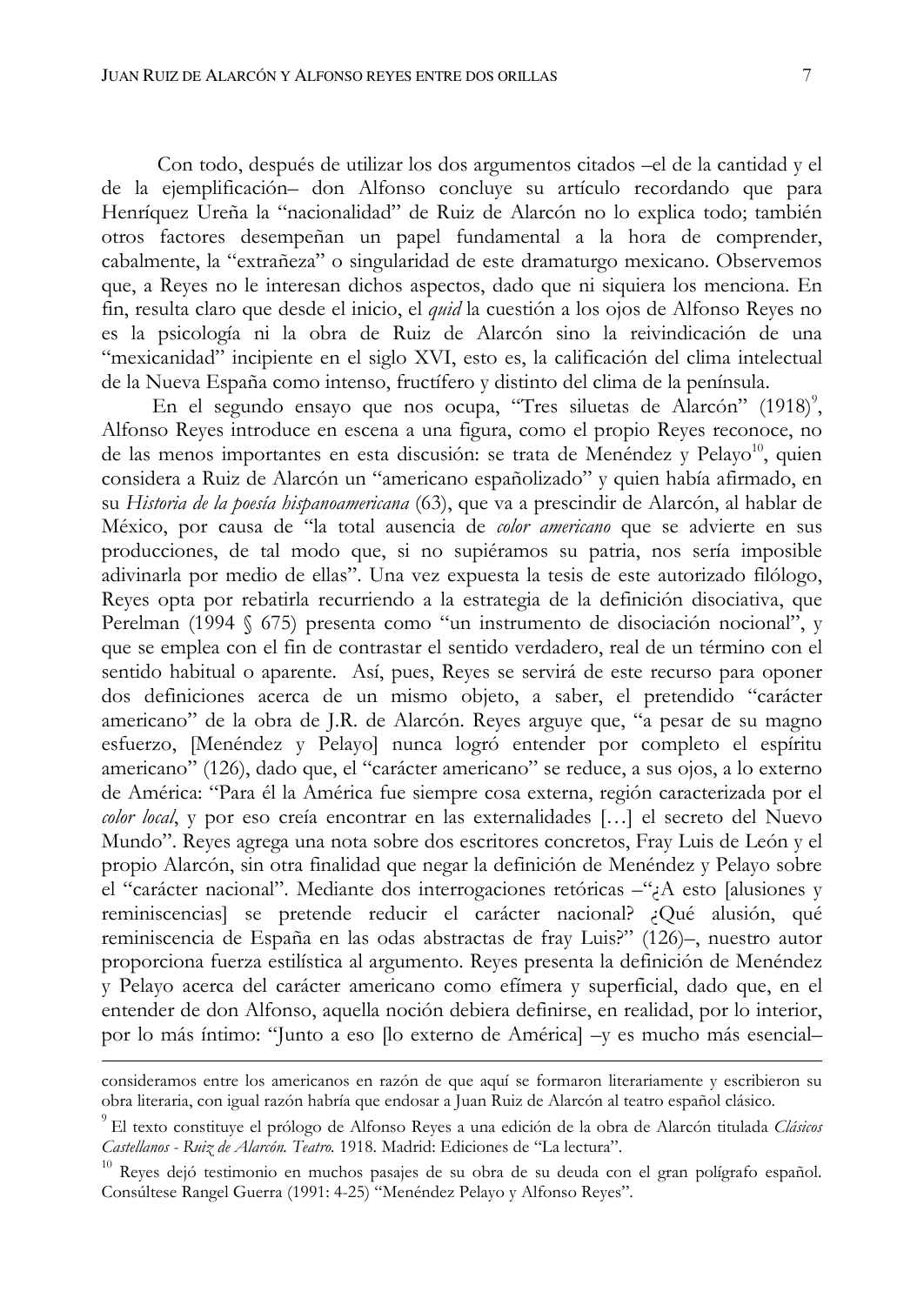queda la vida cotidiana, la trama de pequeñas experiencias que labran una psicología nacional"  $(127)^{11}$ .

Como paso siguiente en su argumentación, Reyes vuelve sobre la (im)posibilidad de hablar, tan tempranamente, de un "carácter propio" para la Nueva España. ¿En qué momento de la historia aparece el tipo psicológico del mexicano? ¿Con las primeras generaciones de criollos, a mediados del siglo XVI? La cuestión, recordémoslo, ya había ocupado un lugar central en el discurso "Sobre Alarcón" (1916). La objeción que, en aquel texto, nuestro autor se oponía a sí mismo, es presentada, en este artículo, como la observación de un participante nuevo, Adolfo Bonilla, quien pretende que "la literatura de aquel país [la Nueva España] no había adquirido, a principios del siglo XVII, el desarrollo necesario para ostentar caracteres propios e independientes" (127). Reyes no pone en duda la veracidad de dicha afirmación, pero contraargumenta atrayendo la atención sobre otro aspecto de la sociedad novohispana, al replicar que "la literatura no, pero sí la vida nacional, según testimonios contemporáneos que sería muy largo transcribir" (128). Dichos testimonios, en todo caso, ya habían sido expuestos, detalladamente, en el discurso "Sobre Alarcón".

El principal esfuerzo que Alfonso Reyes persigue en ambos ensayos del período madrileño (1916 y 1918), consiste, justamente, en definir y caracterizar esa pretendida "originalidad" e "identidad" de la cultura novohispana haciendo caso omiso del hecho que Henríquez Ureña se empeñó también, en 1914, en explicar desde otras perspectivas la "extrañeza" de la obra de Juan Ruiz de Alarcón y en contradecir la visión de Alfredo Bonilla sobre la cultura de la Nueva España y en demostrar que Menéndez y Pelayo no ha llegado a una comprensión cabal del término "americanismo". Es interesante observar que el abordaje que Reyes propone del caso Alarcón, aunque defiende la tesis opuesta, sí se inscribe en la misma línea del Romanticismo español, preocupado por las cuestiones identitaria y nacional, que, encabezado por Hartzenbusch, reivindicó a Juan Ruiz de Alarcón en el siglo XIX como un dramaturgo que pertenece a la tradición peninsular.

Otra tendencia interesante de esta primera aproximación al caso Alarcón es la de la cautela. Al igual que ocurría en "Sobre Alarcón", Reyes cierra su argumentación en torno al pretendido "mexicanismo" de dicho autor teatral con un gesto de prudencia, al señalar que "en todo caso, es verdad que la tesis del mexicanismo no lo explica todo ni con mucho, y que ha de recibirse con todas las reservas con que ha sido propuesta [por Pedro Henríquez Ureña]" (128). Ya veremos cómo esta cautela de los primeros ensayos de los años 10 dedicados a la cuestión desaparecerá, progresivamente, en los que serán, según el orden cronológico que nos hemos impuesto seguir, los siguientes textos de nuestro corpus de trabajo.

<sup>&</sup>lt;sup>11</sup> En el ensayo "Caminos de nuestra literatura", Pedro Henríquez Ureña emite un juicio semejante sobre Menéndez y Pelayo ante la literatura hispanoamericana: "D. Marcelino", dice el dominicano, "no sabía discernir dónde residía el carácter americano como no fuera en la pincelada exterior y pintoresca (se le escondían los rasgos espirituales)" (1969: 147).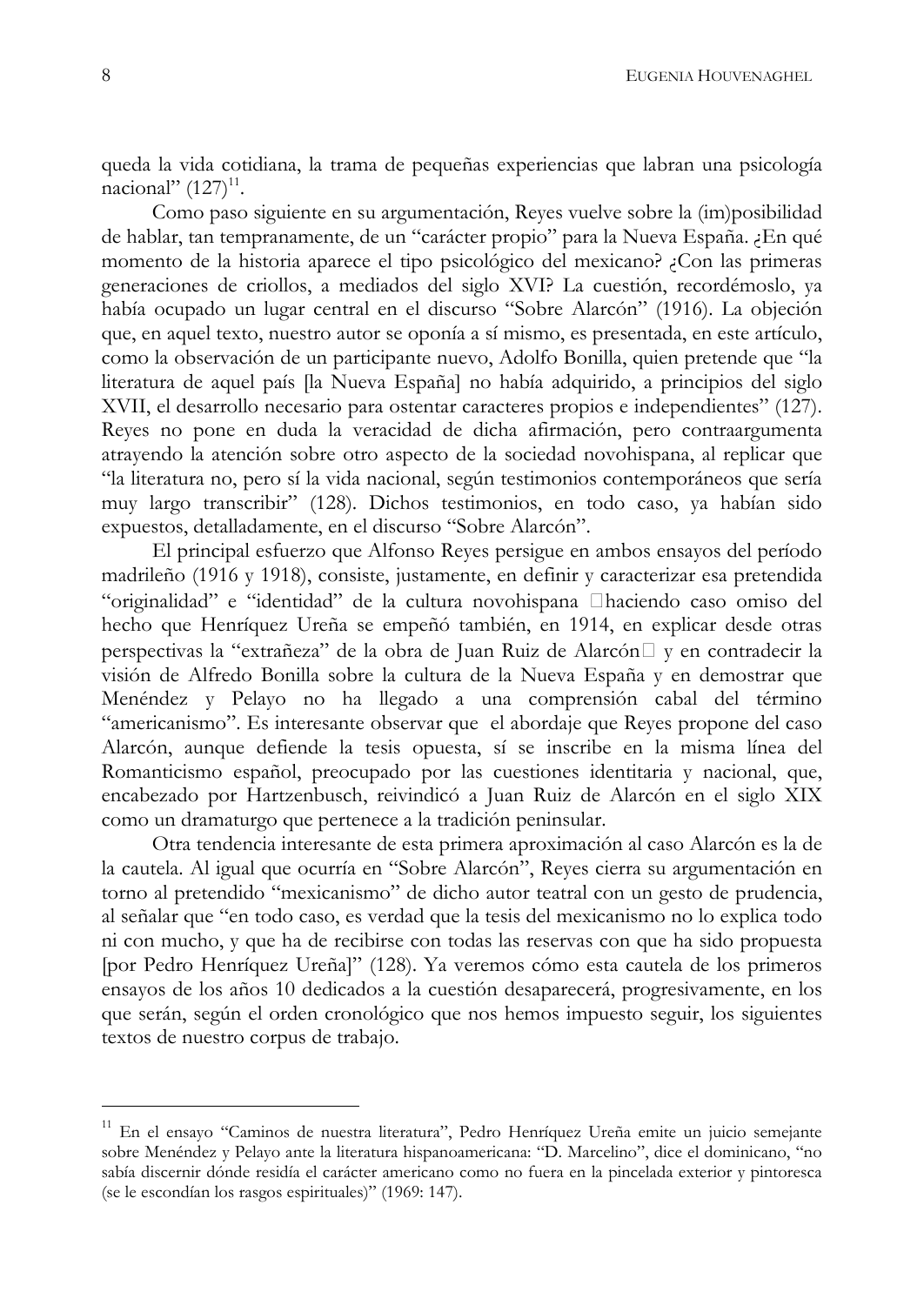## 2. DE REGRESO EN MÉXICO: 1939

El año 1939 no solo es un año especial para Reyes, quien regresa definitivamente a su tierra natal tras haber vivido en Francia, Argentina y Brasil como diplomático, sino también para los estudiosos de Alarcón ya que se celebra el tercer centenario de la muerte del autor de teatro. Alfonso Reyes regresa a un México culturalmente renovado y muy diferente del que ha dejado en 1914: después del triunfo de la Revolución Mexicana y una vez terminada la fase armada, es considerable el trabajo que José Vasconcelos ha realizado para construir una conciencia y una identidad mexicana y para unificar el país culturalmente<sup>12</sup>: el ministro de cultura encuentra, por ejemplo, el instrumento artístico de la pintura mural para educar a la población. , la cual se expresó en las décadas de los veinte y treinta a través de nuevas tendencias artísticas, tales como la música de inspiración indígena o los murales monumentales dedicados a la historia mexicana. Así es que las artes exhortaron a los mexicanos a conocerse a sí mismos. En este momento culminante del mexicanismo ya posterior al surgimiento del nuevo idealismo y de la nueva identidad mexicana, el "alma mexicano" se había convertido ya en una frase sagrada. También la obra de Juan Ruiz de Alarcón merece un lugar en este renacimiento cultural de México que revalora lo auténticamente mexicano: en 1934, por ejemplo, el Palacio de Bellas Artes es inaugurado y los mejores artistas de México son invitados a participar: como parte de la función inaugural, se escenifica La verdad sospechosa de Juan Ruiz de Alarcón, con música compuesta por Manuel Ponce.

Varios compañeros de generación de Alfonso Reyes que participan en la renovación cultural mexicana y que en algunos casos también son viejos amigos del Ateneo de la Juventud aprovechan la ocasión de la celebración del dramaturgo para adherirse al punto de vista de Pedro Henríquez Ureña. Así, Julio Jiménez Rueda (1939) argumenta que, aunque Iberoamérica mantuvo durante el siglo y medio transcurrido entre 1550 y 1700 las tres grandes unidades político-administrativas (los virreinatos de México, Perú y Brasil), empezaron a generarse procesos de caracterización regional en sus distintas gobernaciones y capitanías. En cada uno de los territorios del Virreinato de la Nueva España - entre los cuales la gobernación de México- se produjo una evolución histórica propia que fue caracterizando tipologías regionales. Genaro Fernández Mac Gregor publica en el mismo año del tercer centenario un artículo que confirma la tesis de Pedro Henríquez Ureña, titulado "La mexicanidad de Juan Ruiz de Alarcón" (1939). Antonio Castro Leal, uno de los jóvenes intelectuales que prosigue la obra iniciada por el Ateneo de la Juventud en los años treinta, por su parte, se agrega al grupo de defensores de la tesis de "mexicanidad", al pronunciar en 1939 una conferencia, "Ingenio y sabiduría de Juan Ruiz de Alarcón" que se incluirá en su antología de la obra alarconiana, publicada el mismo año y que Alfonso Reyes considera una "joya" y una "perfección" (citado por Zaïzeff: 6).

<sup>12</sup> Bajo las presidencias de la revolución, y sobre todo bajo Lázaro Cárdenas, es la tendencia cultural opuesta, la del populismo, relacionado con el socialismo y del comunismo, que se promociona.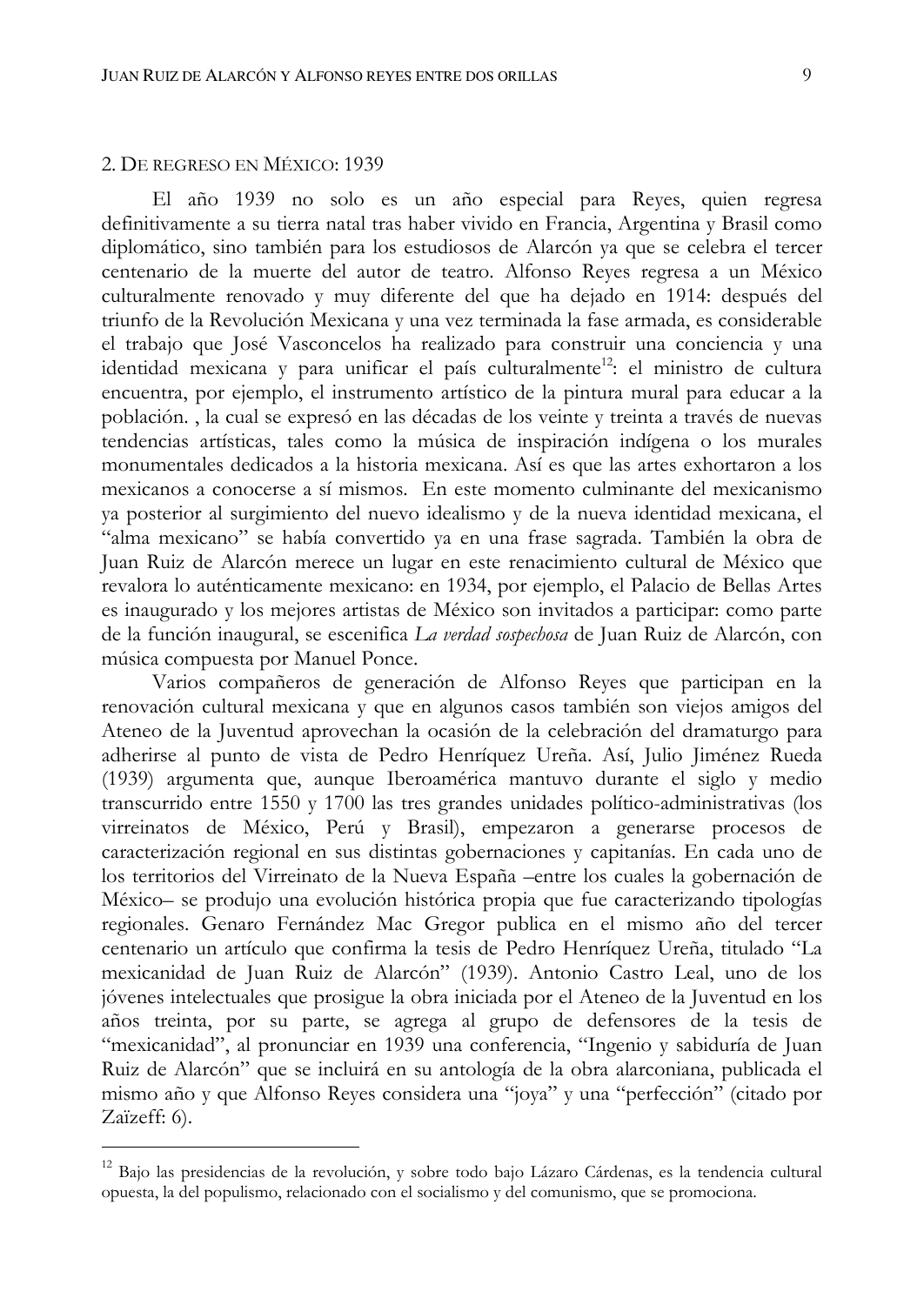En suma, gracias a este respaldo de varios críticos mexicanos, para el tricentenario de su fallecimiento, Alarcón era ya reconocido como la máxima figura de las letras novohispanas, junto con Sor Juana Inés de la Cruz, cuya obra había sido revalorado por Ermilo Abreu Gómez en la década de los treinta. Reyes adapta su discurso de 1939 a esta nueva situación y abre unas páginas llenas de emoción por medio de un párrafo que presenta Alarcón como el primer escritor que "rompe las aduanas de la colonia" y que se atreve a entablar, a través de su obra dramática, el diálogo con la literatura europea.<sup>13</sup> En este texto<sup>14</sup>, Reyes insiste, con seguridad y firmeza, en la conveniencia de otorgar, de una vez por todas, una posición honorífica al dramaturgo novohispano, quien acaba convirtiéndose en un constructor de puentes culturales entre la colonia y el colonizador, más aún, en el "primer mexicano universal". Ruiz de Alarcón es el magnífico heraldo del Nuevo Mundo y de México, a través de cuya obra América responde ya con suficiencia y voz propia a la palabra del Viejo Mundo. El tono decidido y elogioso de este párrafo incial del "Tercer centenario de Alarcón" debe entenderse, evidentemente, en el contexto de la ocasión festiva para la que fue redactada, circunstancia que se presta a la glorificación del dramaturgo.

En un momento de su discurso, Reyes mencionará, de pasada, la polémica que enfrenta a Pedro Henríquez Ureña, defensor de la idea del "mexicanismo" de Alarcón, con los adversarios de aquella tesis, Menéndez y Pelayo y Adolfo Bonilla. Sin embargo, este pasaje dista mucho de ocupar un lugar central en el ensayo donde el pathos, expresado por un estilo grandilocuente y triunfante ha reemplazado, en gran medida, a la argumentación racional que estaba presente en trabajos anteriores.

Llama la atención cómo Reyes no se refiere a un joven participante en el debate, el llamado dramaturgo de la Revolución, Rodolfo Usigli, quien renovará la escena teatral en México y quien publica en la década de los treinta dos ensayos (1932 y 1933) en los que aborda el caso de Alarcón bajo un enfoque psicológico.<sup>15</sup> Para él, los rasgos resentidos como mexicanos tales como la discreción y la sobriedad en la obra y la personalidad del dramaturgo pueden explicarse también a partir de la psicología de una persona que ha conocido numerosos contratiempos a causa de sus imperfecciones físicas. Establecida la posibilidad de un fundamento psicológico de las supuestas características de mexicanidad, Usigli concluye que no se trata de un escritor mexicano y sitúa Alarcón más bien "entre dos países y entre dos sensibilidades" (14). De nuevo

<sup>&</sup>lt;sup>13</sup> "En el orden literario [...] México por primera vez toma la palabra ante el mundo con don Juan Ruiz de Alarcón y Mendoza. Es el primer mexicano universal, el primero que se sale de las fronteras, el primero que rompe las aduanas de la colonia para derramar sus acarreos en la gran corriente de la poesía europea. [...] Con Ruiz de Alarcón se entabla el diálogo. México, por primera vez, deja de recibir solamente, para comenzar ya a devolver. Y el primer paso es el que cuesta. No es todo llegar y vencer. Madrid no se gana sin esfuerzo. Hay que romper por entre malezas de prejuicios. Hay que superar la capitis diminutio de ser un colonial." (318)

<sup>&</sup>lt;sup>14</sup> Posteriormente, el texto sobre el dramaturgo taxqueño quedará incluido, contradictoriamente a la visión que Alfonso Reyes pretende defender, en una recopilación titulada Capítulos de literatura española.

<sup>&</sup>lt;sup>15</sup> Ambos ensayos fueron recogidos en el volumen Juan Ruiz de Alarcón en el tiempo: "Primer encuentro" (1932) y "Transacción" (1933).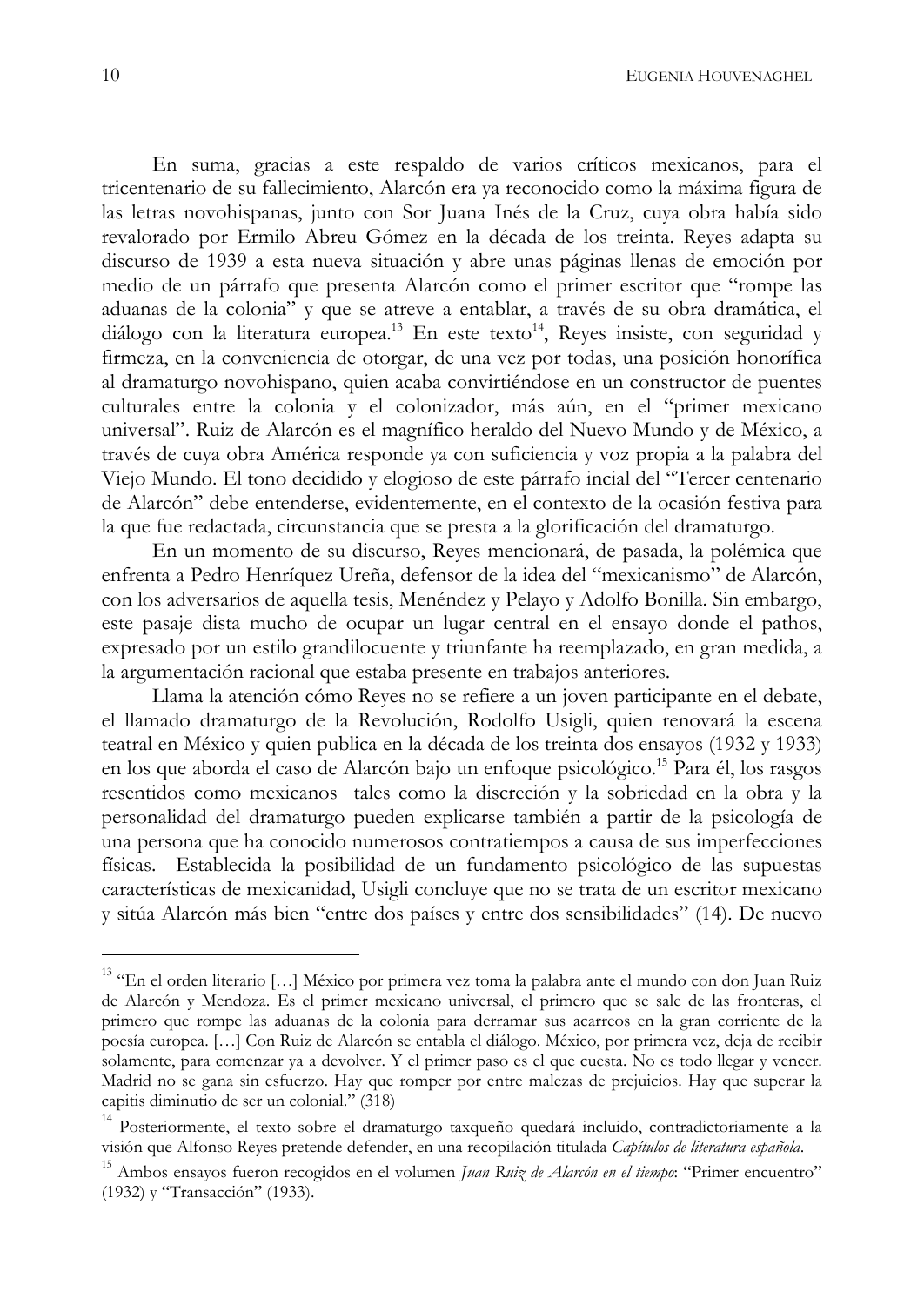comprobamos que Alfonso Reyes no parece interesarse por esta vertiente del debate, que también Henríquez Ureña había tocado al referir a otras posibles explicaciones de los rasgos de la cortesía, la discreción y la timidez, sino que se limita a desarrollar la parte histórico-cultural del mismo.

Efectivamente, más importancia adquiere, en "Tercer centenario de Alarcón", la amplificada descripción sociocultural de la Nueva España como argumento en favor de la tesis según la cual "con Alarcón, México toma la palabra ante el mundo" (318). No ha de sorprendernos, pues, el estilo acumulativo del periodo descriptivo, con una larga enumeración de elementos que muestran cómo ya había adquirido la Nueva España un carácter propio por aquel entonces. Al igual que en "Tres siluetas de Alarcón" (1918), el autor se refiere a la Universidad, la imprenta, la actividad de los teatros, el gran número de intelectuales que residen o nacen en México y concluye, basándose en estos ejemplos, en la existencia de un carácter propio de la Nueva España, al tiempo que incide en la decisiva influencia que dicho ambiente ejerció en la personalidad de Juan Ruiz de Alarcón.<sup>16</sup>

El texto se cierra con una metáfora, "flor de mexicanos", para referirse a Ruiz de Alarcón, imagen que, ya de por sí, constituye un argumento en favor del "mexicanismo" del escritor novohispano. Pero antes, Reyes, aprovechando el trabajo de revaloración de Ermilo Abreu Gómez, aproxima la figura de Juan Ruiz de Alarcón a sor Juana Inés de la Cruz, personajes, ambos, de la época colonial, que representan, en el entender de Reyes, las letras de la Nueva España y que se convierten en el orgullo de la nación mexicana *avant la lettre*. Esta equiparación se realiza sobre una estructura formal basada en oraciones exclamativas que, una vez más, ponen de relieve el tono panegírico del discurso que estamos analizando y, en las cuales, la insistencia en el posesivo y en la tierra a la que pertenecen, revela una clara intención nacionalista de apropiarse de tan renombrados escritores para la Nueva España y que recuerda el discurso romántico de Juan Eugenio Hartzenbusch en el siglo XIX, llevado a cabo para incluirle a Alarcón entre los grandes dramaturgos españoles, como el punto de arranque del teatro español, como "el clásico de nuestro teatro antiguo" (1866: xxv):

<sup>&</sup>lt;sup>16</sup> "La Nueva España, que tanto madrugó a revelar caracteres propios [...]; la Nueva España, que había sabido ya atraer a su seno -seduciéndolos con su prestigio- a varones de letras como Cervantes de Salazar Frías de Albornoz, Fray Alonso de la Veracruz, Gutierre de Cetina, Juan de la Cueva, Eugenio Salazar de Alarcón; que pronto conquistaría a Luis de Belmonte, Diego Mejía y Mateo Alemán; [...]; donde la Universidad, la Imprenta y el Teatro trabajaban ya activamente; [...] donde don Juan respiró nada menos que los primeros años de su vida, los años definitivos para la formación de un hombre; la Nueva España, cuya tradición está ya fundada para entonces, y cuyo ambiente ofrece ya un sello inconfundible, impone un modo espiritual a sus criaturas, lo mismo a sus indios latinados que a sus criollos de estirpe; da una tónica distintiva a la mentalidad de sus hijos, que ya sin equívoco se pueden llamar los mexicanos  $[...]$ . (321-22)

Cervantes de Salazar, Francisco (1514-1575), humanista y cortesano español, traductor y comentarista de Luis Vives, inquisidor, cronista de la ciudad de México, adonde llegó en 1551. Su obra más conocida es México en 1554. Tres diálogos en latín, traducidos al español (1875) por el historiador mexicano Joaquín García Icazbalceta; en ellos los caballeros Zamora y Zuazo, y Alfaro, cabalgan por la ciudad de México y la describen con minuciosa admiración.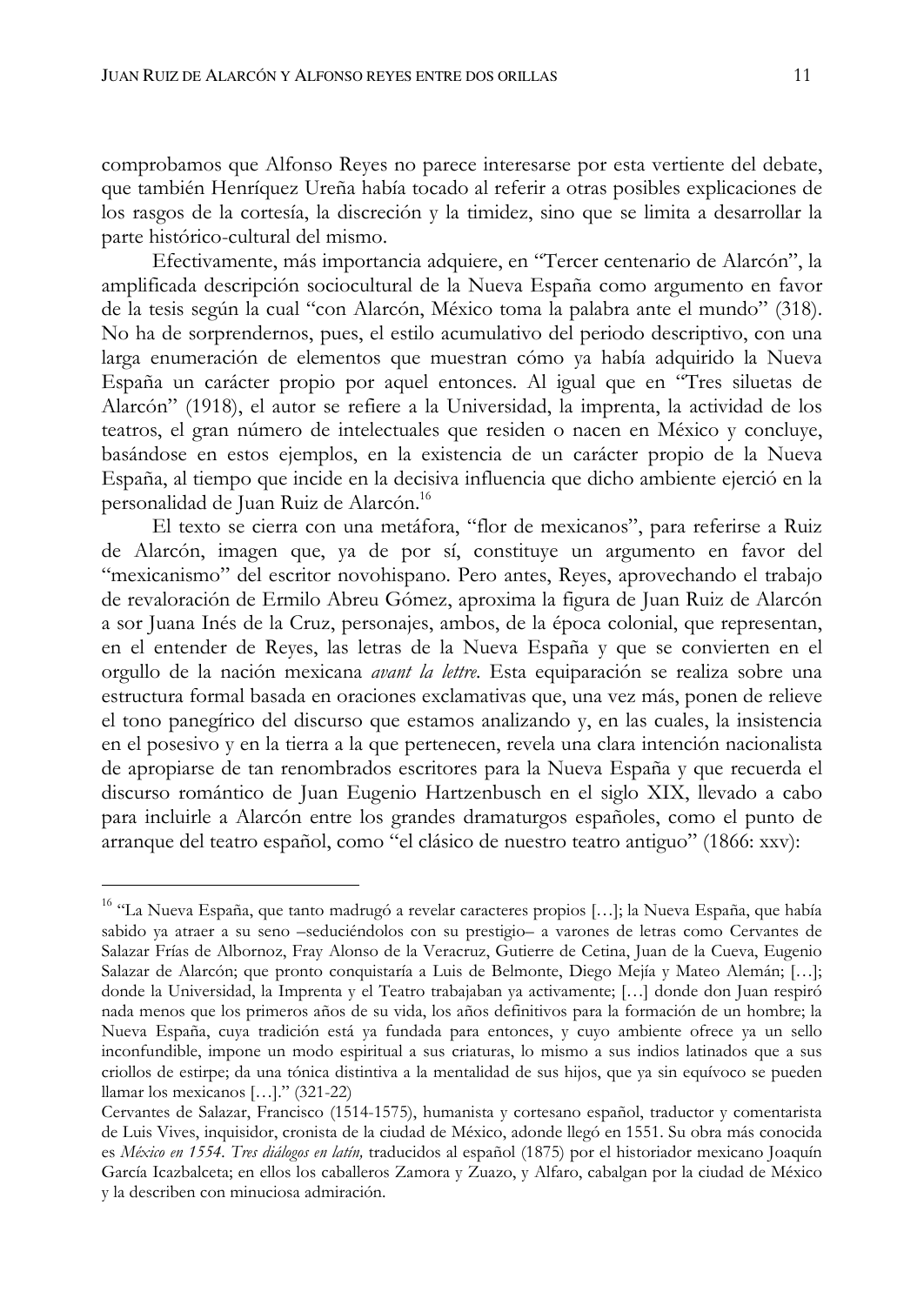Juan Ruiz de Alarcón, Juana de Asbaje, joh, que grandes Juanes de México! ¡Qué voces claras, únicas, diferentes de las demás, para entrar al fin en el coro y hacerse sentir en el conjunto! ¡Son nuestros de pleno derecho [...]! ¡Nuestro él, nuestro ella, los dos Juanes de México, nobles medallones familiares, apellido de nuestras letras! (322-323)

No cabe duda de que, en este texto, Reyes, más que emplear pruebas racionales, recurre a un discurso romántico en el que predomina el pathos y cuya afirmación afectiva y estética para dejar constancia de su pretensión acerca de Juan Ruiz de Alarcón y la naciente identidad cultural del novohispano, ya al inicio de la época colonial. Reyes no volverá a poner en entredicho la mexicanidad *avant la lettre* de la obra Juan Ruiz de Alarcón en ninguno de sus ensayos posteriores.

#### 3. AMPLIAR EL HORIZONTE: 1948 Y 1955

Después de la segunda Guerra Mundial, Reyes saca de nuevo el tema de Juan Ruiz de Alarcón pero ya no lo hace en el contexto de la mexicanidad del dramaturgo marco que considera demasiado limitado y ya concluido, sino en función de un volumen que versa sobre la historia de las letras de la Nueva España durante la época colonial. Aunque se trate de una historia de la literatura durante el período colonial que, ineludiblemente, contendrá numerosos datos objetivos, no hay duda de que el autor confiere un sello muy personal a su versión de aquella historia al defender -bien subrepticia, bien abiertamente la tesis de que la Nueva España se encaminó, con excepcional rapidez, hacia una cultura con carácter propio. El mayor número de páginas de las cuales el ensayista dispone y un contexto más amplio permiten a Reyes elaborar, más en detalle, el argumento por la ejemplificación aplicado al florecimiento de la vida cultural en la Nueva España que, en trabajos anteriores, sólo había podido ser esbozado. Ahora, por el contrario, Reyes (303-339) se toma el tiempo necesario para profundizar en detalles que resaltan y subrayan el alto nivel de aquella institución educativa, dando ejemplos tales como los primeros profesores de dicha universidad, las materias enseñadas o el ambiente general que regía en ella. La mayor amplitud de Letras de la Nueva España no sólo permite a don Alfonso fundamentar mejor su tesis a través de las descripciones mencionadas, sino que también, y como consecuencia, le autorizan a formular sus conclusiones con más firmeza así como a hacerlas extensivas a toda la literatura novohispana en lugar de aplicarlas, sólo, al caso de Ruiz de Alarcón. El fenómeno que acabamos de describir se hace patente a través de manifestaciones como "todo ello permite ya definir nuestra literatura, dentro del orbe hispánico, según manda la escuela, por género próximo y diferencia específica" (310); "[la hispanización fecundal no ahogó la índole nacional; no estorbó la precoz manifestación de la idiosincrasia mexicana en la nueva lengua" (310); "en sólo el primer siglo de la colonia, consta ya [...] la elaboración de una sensibilidad y un modo de ser novohispanos distintos de los peninsulares" (309-310). Y hay más, el autor apunta ya, desde la ventana literaria a la que se asoma para contemplar la América colonial, el germen de las diferentes identidades que integrarán el mundo hispano, destacando, por ejemplo,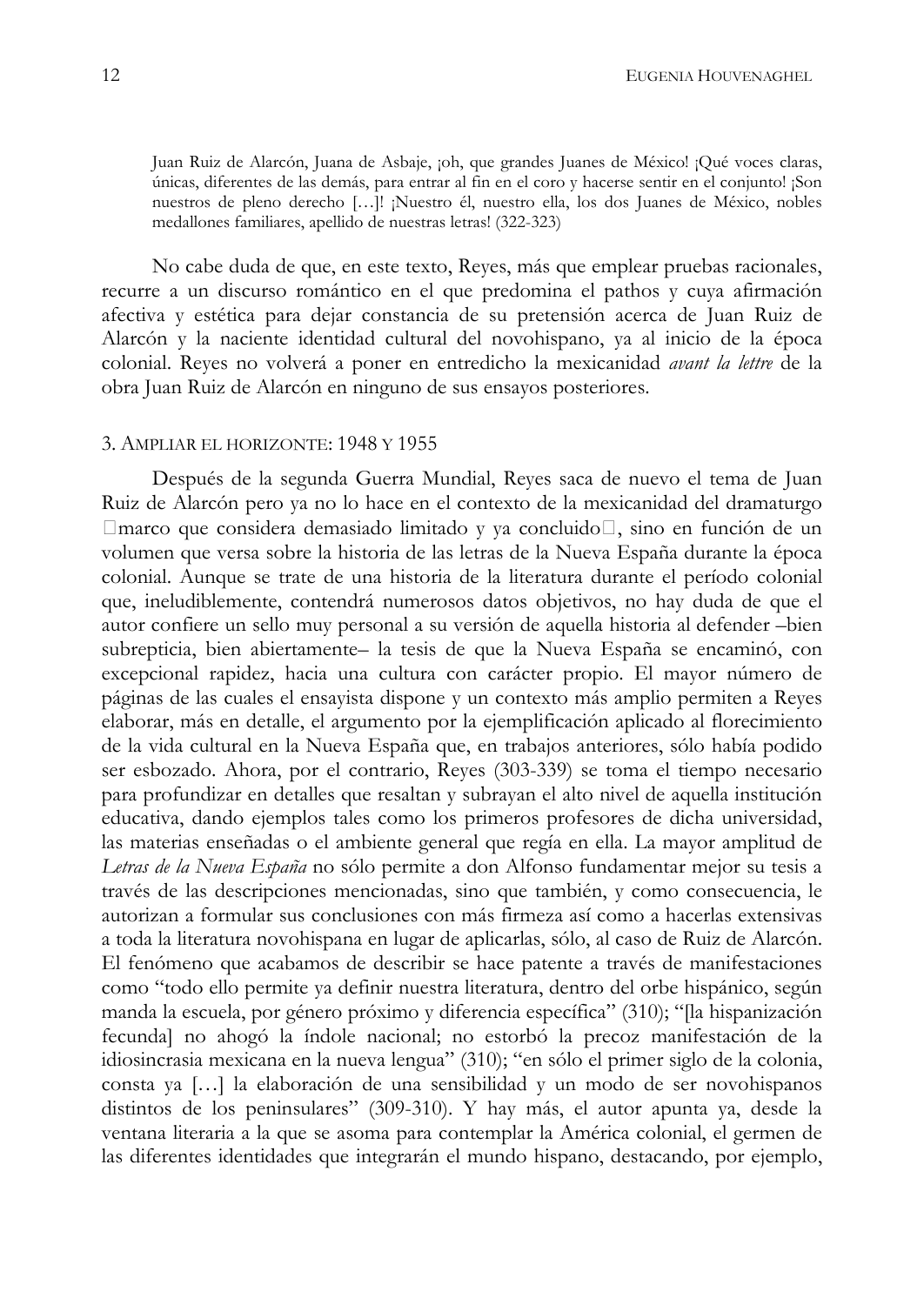que "la índole peruana y la mexicana se manifestaban ya, aquella humorística y ésta melancólica, conforme a los futuros matices de ambas provincias literarias" (342)<sup>17</sup>.

Ahora bien, si centramos nuestra atención, exclusivamente, en la figura de Ruiz de Alarcón, observaremos que, desde el inicio del primer capítulo de Letras de la Nueva España -titulado "La hispanización" y dedicado a los primeros pasos de la evangelización y la enseñanza del indígena-, resulta evidente que la obra de este dramaturgo le sirve para ilustrar la culminación del proceso de educación en la Nueva España (299). Llegados a este punto, todo trazo de cautela sobre la tesis de su "mexicanismo" ha desaparecido por completo. Reyes ya no arguye ni menciona a partidarios o detractores de este argumento, sino que se limita a presentar dicha tesis como un hecho irrefutable. Así se desprende, al menos, de la lectura de aquel fragmento con el que se abre el párrafo dedicado al autor de La verdad sospechosa: "No es ya lícito, en buena doctrina, negar que don Juan Ruiz de Alarcón y Mendoza nos pertenezca" (343). Obsérvese, además, cómo reaparece aquí la idea de "posesión" sobre Juan Ruiz de Alarcón, por parte de la nación mexicana, idea también reflejada en la insistencia en el epíteto "nuestro Juan", que ya había sido utilizada en el "Tercer centenario de Alarcón". En cualquier caso, todo lo que resta de la polémica anterior, se encuentra condensado en un breve párrafo en el cual Reyes aniquila, breve y decididamente, sin citar ejemplos ni dar más explicaciones, toda objeción en contra de la tesis del "mexicanismo" de su compatriota (343).

Aunque ya no se nutre de la onda de nacionalismo asociada con la Revolución Mexicana, en la década de los cuarenta el debate acerca de la identidad cultural de Alarcón está aún sin concluir en México. Un autor de la talla de Rodolfo Usigli niega la tesis de la mexicanidad de Juan Ruiz de Alarcón en varios textos redactados entre 1939 y 1948.<sup>18</sup> El modernizador del teatro mexicano (53) opina que Juan Ruiz de Alarcón "no es fundador ni el precursor siquiera de una expresión dramática substancialmente ni superficialmente mexicana. Juan Ruiz de Alarcón es un autor español a su manera.". A principios de los años cincuenta, la controversia sigue viva en México donde se continúan publicando textos que profundizan en la discusión acerca de la nacionalidad de Juan Ruiz de Alarcón. En 1950, Octavio Paz corrobora la tesis lanzada por Pedro Henríquez Ureña en El laberinto de la soledad y desarrolla algunas de las ideas propuestas en los años treinta por Rodolfo Usigli acerca de la psicología subyacente a la discreción y la cortesía de Juan Ruiz de Alarcón en el marco de la idiosincrasia general del mexicano. Paz arguye que la obra dramática del taxqueño se distingue fundamentalmente del teatro español del Siglo de Oro: "En Alarcón", escribe, "por vez primera, se presiente que lo mexicano no es, tan sólo, una dimensión de lo español, sino, mejor que nada, una réplica" (141). En los albores de la

<sup>&</sup>lt;sup>17</sup> Recientemente, en el 2008, Gonzalo Celorio editó el volumen Nueva España, que contiene estudios en los que Alfonso Reyes se esfuerza en detectar el embrionario espíritu mexicano que anima a las obras novohispanas. En su opinión tal espíritu no se cifra en el colorido local ni en la temática. Su incipiente mexicanidad reside en la voz, en el tono, en la escala de valores y en la particular manera de asimilar la tradición heredada y devolverla.

<sup>&</sup>lt;sup>18</sup> "Proyección en el tiempo (1939-1948)", incluido en el mismo volumen Juan Ruiz de Alarcón en el tiempo.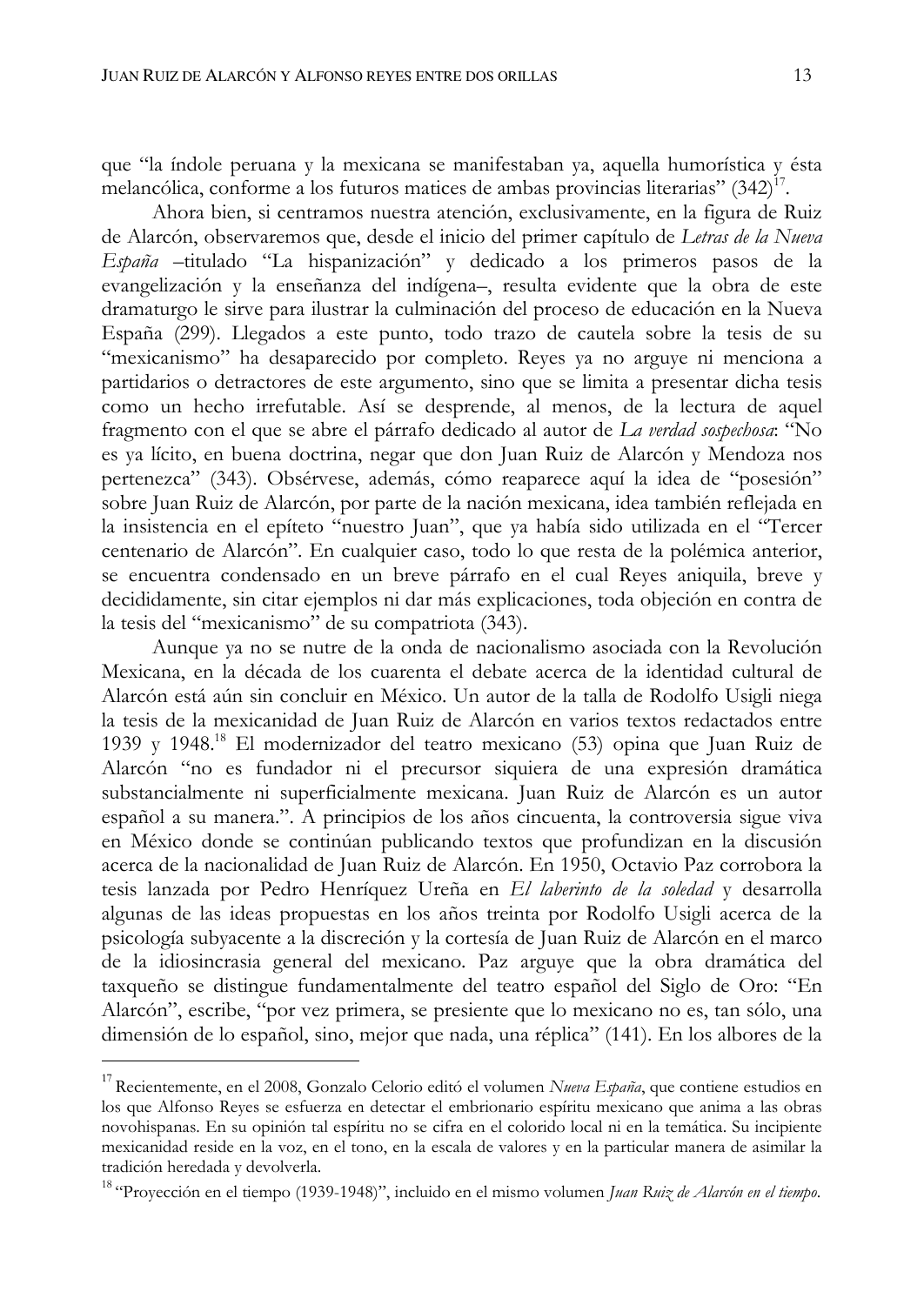década de los cincuenta también se contradice el principal argument, argüido por Alfonso Reyes con tanta insistencia, según el que la mexicanidad ya se había formado en aquella época colonial. Ermilo Abreu Gómez subraya en 1951 (5-13) que lo esencial para entender la psicología de Ruiz de Alarcón es la paradoja cultural que lleva por dentro: el dramaturgo sólo fue mexicano en la medida en la que le fue imposible ser español. Arguye que en la época en la que vivió Alarcón, todavía no era posible hablar de la mexicanidad, ya que los españoles residentes en México se definen como "colonos" que han dejado su propia patria.

Reyes no se refiere a ninguno de los participantes mexicanos en el debate, a pesar del prestigio literario que ellos tienen en México, ni se empeña en defender la "mexicanidad" de Juan Ruiz de Alarcón, ya que considera esta identidad cultural del dramaturgo como establecida ya. Reyes escoge otro camino para avanzar en la discusión, dando prioridad, para ello, a la obra del crítico español que había rescatado, en el siglo XIX, la obra de Alarcón del olvido. En el ensayo "Ruiz de Alarcón y el Teatro Francés" (1955)<sup>19</sup>, Reyes hace caso omiso de sus contemporáneos Abreu Gómez, Paz y Usigli para volver hacia atrás en el tiempo e inspirarse en el trabajo del hispano-alemán Juan Eugenio Hartzenbusch<sup>20</sup> (1857) quien destacó, ya en el siglo XIX, la influencia que el autor novohispano ha ejercido en Corneille, al descubrir que Le menteur del dramaturgo francés no es una adaptación de una obra de Lope sino la traducción a la lengua francesa de La verdad sospechosa de Alarcón (xxii-xxi). Alfonso Reyes retoma esta idea va no con el fin de confirmar la "mexicanidad" del dramaturgo, sino para confirmar la significación de Alarcón y la repercusión de su trabajo en su discurso a modo de argumento por asociación a través del que vincula el gran Corneille y Alarcón en un todo que le concede mayor prestigio al dramaturgo novohispano. Más aún, Alfonso Reyes amplía esta tesis de Hartzenbusch a la influencia que Alarcón ejerció en la comedia francesa de costumbres en general.<sup>21</sup> Se trata de un discurso destinado a subrayar la importancia y la trascendencia del "primer gran escritor que dio al mundo la Nueva España" (413) dentro del ámbito de la dramaturgia europea del siglo XVII en el que abundan las figuras estilísticas tales como metáforas y comparaciones para dar mayor fuerza a la argumentación. La penúltima frase de "Ruiz de Alarcón y el Teatro Francés", trae una imagen representativa del discurso: "Corneille, como de paso, aunque sin duda llevado de una

<sup>&</sup>lt;sup>19</sup> Este artículo se publicó, primero, en Cuadernos Americanos de México, IX-X-1955.

<sup>&</sup>lt;sup>20</sup> Hartzenbusch revaloró la obra de Juan Ruiz de Alarcón, que, en parte debido a la extension reducida de la misma, permaneció en el olvido hasta ser rescatada por el critic hispano-alemán en el siglo XIX cuando publicó sus obras completas en 1958. Hartzenbusch dedica también su discurso con la ocasión de su ingreso en la Real Academia Española, en 1847, al dramaturgo novohispano.

<sup>&</sup>lt;sup>21</sup> Pedro Henríquez Ureña retomó la idea de Hartzenbusch en su conferencia de 1913 titulada "Don Juan Ruiz de Alarcón" (1976: 190): "Dentro del antiguo teatro español, Alarcón crea la especie, en él solitaria, sin antecedentes calificados ni sucesión inmediata, de la comedia de costumbres y de caracteres. No sólo la crea para España, sino que ayuda a crearla en Francia: imitándolo, traduciéndolo, no sólo a una lengua diversa, sino a un sistema artístico diverso, Corneille introduce en Francia con Le menteur la alta comedia, que iba a ser en manos de Molière labor fina y profunda."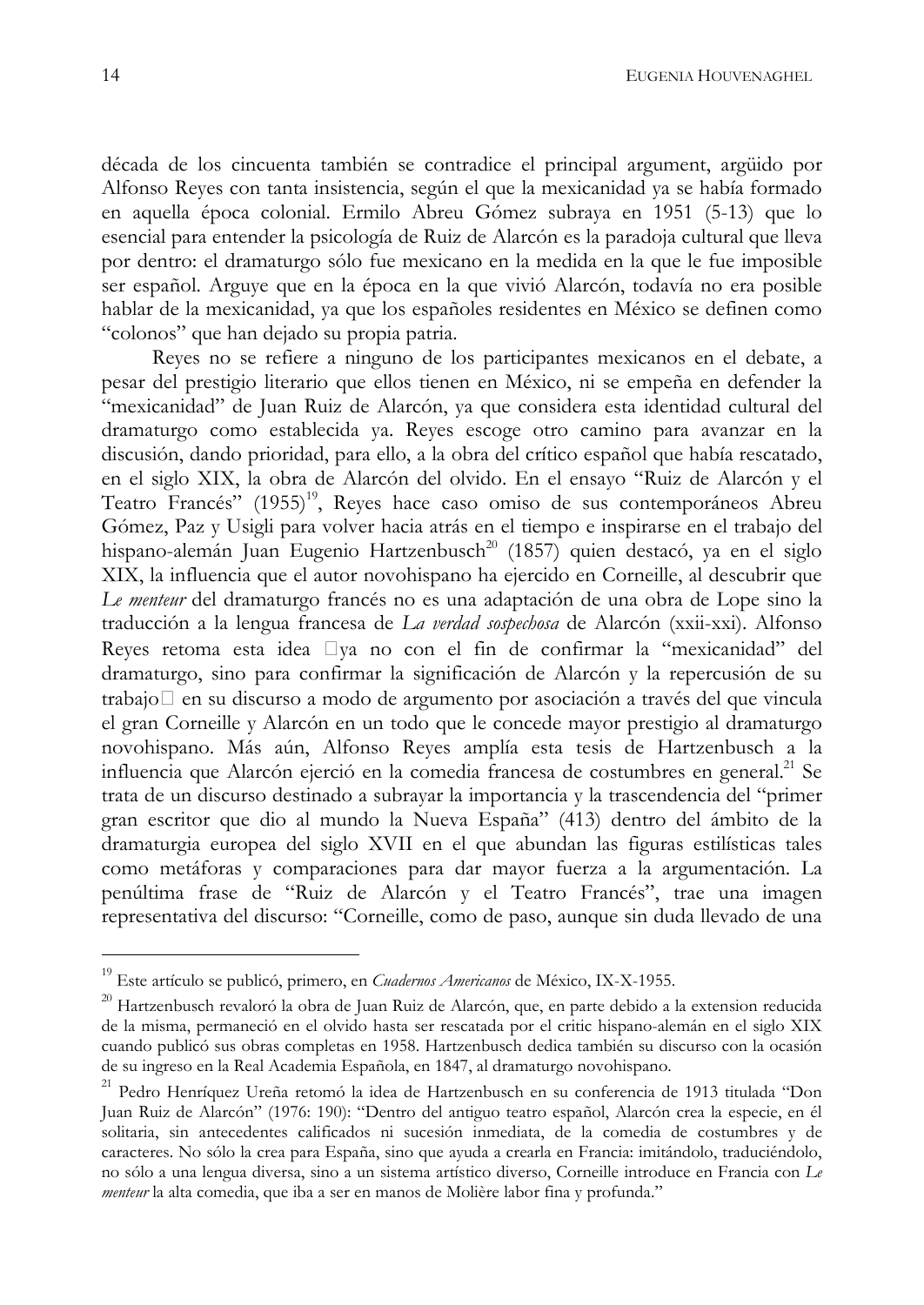simpatía que da mucho en qué pensar, corta para sí y planta en el búcaro francés la flor mexicana" (423). La continuación que Alfonso Reyes da a la tesis de Hartzenbusch, según la que Alarcón ejerce una influencia notable en la comedia francesa del siglo XVII, adquiere otro significado a la luz de la convicción mexicanista del autor y se convierte en un argumento más a favor de la conciencia del mexicano que se va formando a principios del siglo XX. Siguiendo la línea de la argumentación de Reyes, la tesis de Hartzenbusch señala una de las primeras deudas que la literatura europea tiene, no con el teatro español, sino con el teatro novohispano. Según Reyes, Alarcón ofrece un ejemplo significativo e influyente a un determinado sector de la literatura europea, el de la comedia.

## **4. CONCLUSIONES**

En el discurso de Alfonso Reyes dedicado a Alarcón, hemos podido distinguir dos grandes evoluciones de las cuales la primera se puede explicar a la luz del desarrollo de la construcción de una identidad mexicana en la primera mitad del siglo XX. Reyes alterna pruebas racionales con medios estéticos y afectivos de persuasión y su preferencia por una determinada estrategia argumentativa se relaciona con el progreso de la construcción de una identidad nacional en su tierra natal. En los años madrileños, que corresponden a la fase embrionaria de la toma de conciencia de una identidad mexicana, su argumentación se basa en esquemas racionales y remite a los estudiosos españoles que contradicen la tesis de "mexicanidad". De regreso en México, ya a finales de los años treinta y en el marco de la política progresista del Estado mexicano, la argumentación a favor de la mexicanidad de Ruiz de Alarcón evoluciona hacia una exposición nacionalista cuya fuerza persuasiva se basa en elementos estéticos y emotivos, más que racionales. A medida que avanzamos en el tiempo, y a medida en la que se realiza el proyecto cultural de la Revolución Mexicana, observamos cómo la inicial cautela de Reyes ante la tesis expuesta va desapareciendo progresivamente y es reemplazada por un entusiasmo y una seguridad sin reserva hasta el punto en que la singularidad de Alarcón acaba por convertirse en una vindicación del dramaturgo como estandarte del patrimonio mexicano. Una vez llegado a este punto, Alfonso Reyes ya no tiene en cuenta los argumentos aducidos por autores como Rodolfo Usigli, que representan una opinión contraria a la de la mayor parte de la crítica mexicana en la década de los treinta. Es de notar, finalmente, que, en los años cincuenta, cuando la visión de Usigli es compartida por críticos mexicanos tales como Ermilo Abreu Gómez, Reyes no da marcha atrás para reconsiderar su posición o para formular contra-argumentos sino que parece considerar este nivel de la discusión como cerrado. Reyes se inspira, más bien, en el trabajo del estudioso español Hartzenbusch quien, en el siglo XIX, inició la reivindicación de Juan Ruiz de Alarcón como uno de los dramaturgos más influyentes en la comedia europea de Corneille y Molière. Como conclusión de esta relectura del primer aporte de Alfonso Reyes a la discusión, podemos destacar que para él, la controversia ejerció una función relevante en la dinámica de una progresiva construcción de una identidad nacional mexicana.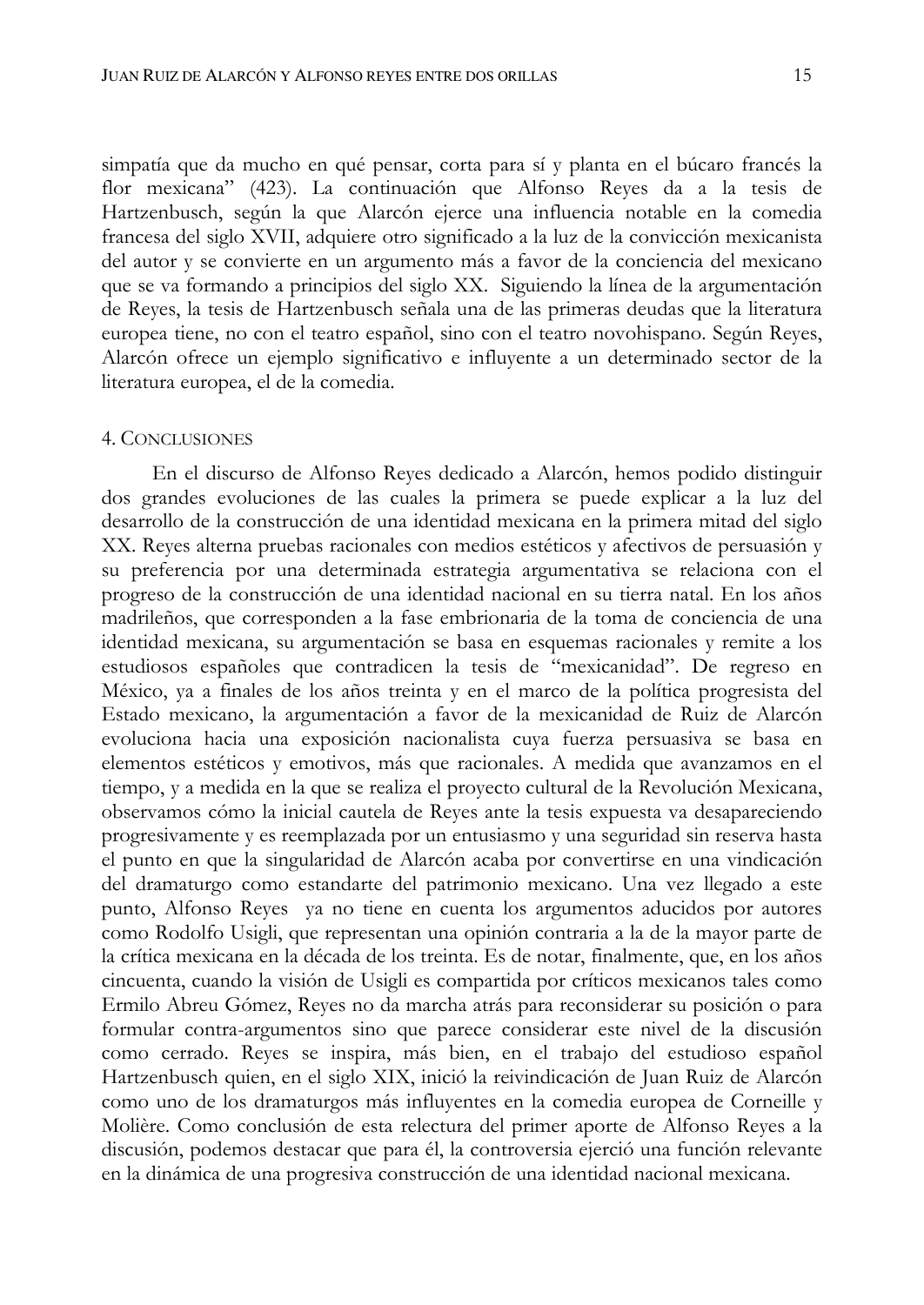La segunda evolución consiste en que Reyes va llevando la discusión a otro nivel, más amplio que la controversia en torno a la mera nacionalidad de Alarcón. Va desarrollando, paulatinamente, su propio discurso: se va alejando de las posiciones que toman otros participantes en el debate para escoger su propio camino. Paralela a esta evolución se realiza una ampliación de la apuesta del debate. Cuando en las primeras contribuciones construye su argumentación en función del razonamiento de otros estudiosos y se limita al caso Alarcón, no tarda en indicar que es la vertiente históricocultural más amplia de la controversia que le parece más relevante y va profundizando, por su propia cuenta, en este componente de la discusión. Bajo esta perspectiva, las ideas más características del aporte de Reyes al debate se producen en la fase posterior al tricentenario de Alarcón, cuando la cuestión de la mexicanidad de Alarcón ya ha dejado de ser un tema de debate para Reyes y se convierte en una oportunidad para reflexionar acerca de la dinámica entre la cultura colonial de Nueva España y la cultura europea de la época. Para ello, Reyes busca autores que ocupan un lugar semejante al de Ruiz de Alarcón, ahonda en fenómenos que caracterizan la vida cultural de la Nueva España de la juventud del dramaturgo, todo lo cual redunda en argumentos en favor de una tesis, que no se limita a la sola nacionalidad de Juan Ruiz de Alarcón, sino que concierne el nivel cultural de la colonia. Efectivamente, las investigaciones suplementarias sobre la vida literaria de la colonia permiten a nuestro ensayista avanzar desde su particular visión de la obra y la personalidad de su compatriota hasta una tesis histórico-cultural mucho más amplia, en la que se establece la existencia de una identidad cultural propia de los novohispanos, en general y como antesala, ya, del sentimiento nacional mexicano y paradigma del naciente sentido de la identidad propia de otros pueblos hispanoamericanos. Así es que la discusión acerca de la obra de Alarcón se convierte en un estudio histórico acerca del nivel cultural de la colonia en los siglos XVI y XVII y las posibilidades de desarrollo de un espíritu americano en las primeras décadas que siguen a la hispanización del Nuevo Mundo.

Esta valoración que Reyes desarrolla del nivel cultural de la colonia, se contradice en la década de los cincuenta, primero en México, por Ermilo Abreu Gómez y en las décadas ya posteriores a la muerte de Alfonso Reyes, por críticos de origen español. Joaquín Casalduero (1962: 175-187), por ejemplo, sostiene que en los escasos sesenta años que median entre la conquista del imperio azteca y el nacimiento de Alarcón no se había formado un carácter mexicano distintivo. Alberto Sandoval Sánchez (1988: 289) apunta en la misma dirección de la condición histórica de Alarcón y sugiere que "no es cuestión de clasificar a Ruiz de Alarcón - como se ha hecho- de americano, americano españolizado, mejicano, mejicano en cuanto que no es español, indiano, americano y no americano sino de comprender y re-conocer su condición de colono asimilado en una época histórica latinoamericana de hegemonía y estabilización imperial." Jaime Concha arguye que Alarcón no pertenece a México ni a España y opina que el tomar en cuenta la evidente condición cultural e histórica de "indiano" (el término que se solía usar en aquella época en España para referirse a todos los venidos del Nuevo Mundo) de Alarcón hubiera podido ahorrar a los críticos literarios "tantas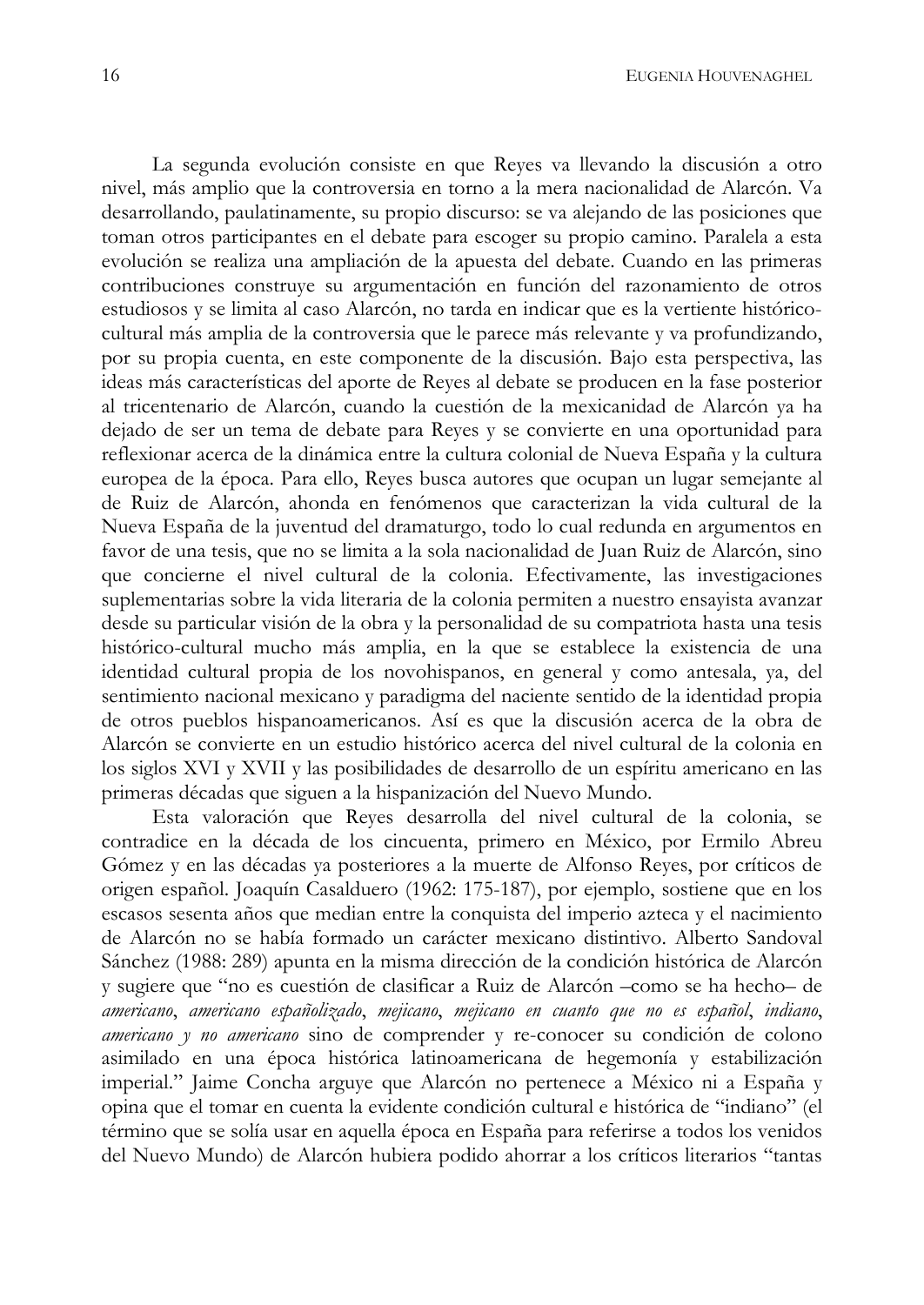penosas discusiones en que se llegó a los peores extremos del nacionalismo" (1982:  $353$ ).

Alfonso Reyes, al contrario, presenta una imagen de la Nueva España, en la etapa colonial, en la que la familiarización con la lengua, la cultura y la literatura de los colonizadores prevalecen en un primer momento y, tras esa primera fase, dará lugar, con extrema rapidez, a la toma de conciencia criolla, a un sentimiento y un modo de hacer que reflejan la convicción de éstos de haber encontrado ya su propia identidad al saberse diferentes del español de la metrópoli. Reyes opina, pues, que el nivel cultural que España implantó en la colonia la formación universitaria según el modelo español, la producción de textos literarios de alta calidad y la realización de piezas teatrales en combinación con la vida en aquel nuevo ambiente acelera el ritmo de la diferenciación del español en la Nueva España del español peninsular, y desembocó en la rápida formación de una sociedad con carácter propio. Y en la opinión de Reyes, esta siembra en el suelo novohispano de excelentes semillas se desarrollaron, sin tardar, hasta plantas autónomas. Como consecuencia, aquella cultura novohispana produce, mucho antes de la existencia de un México políticamente independiente, un autor lo suficientemente maduro y original como para dejar una impronta decisiva en la comedia de costumbres europea. Alarcón es el mejor anuncio de la identidad embrionaria del futuro México y la mejor prueba de un diálogo cultural enriquecedor entre dos continentes.

Bajo esta perspectiva, el aporte de Alfonso Reyes al debate sobre Alarcón se vincula temáticamente con otros ensayos dedicados a la dinámica cultural provechosa entre México y España redactados por el diplomático durante y después de la década de su autoexilio en Madrid (1914-1924). En efecto, Reyes denuncia de modo insistente la escasez del contacto intelectual entre el antiguo colonizador y la vieja colonia a principios del siglo XX. Su decidida intención de persuadir al público de la necesidad de profundizar en el entendimiento entre la antigua metrópoli y la vieja colonia le llevará a redactor, en los años veinte, ensayos tales como Los dos caminos o Ventana abierta hacia América, en los que reitera esta exhortación para fomenter los contactos entre España y México. Su contribución al debate en torno a la identidad cultural de Juan Ruiz de Alarcón se entiende mejor a la luz de este discurso a favor de un mejor contacto entre las dos orillas; el caso de Alarcón se convierte, así, en la primera prueba de que el intercambio cultural que se realiza entre Europa y América no va en sentido único y beneficia también al continente colonizador.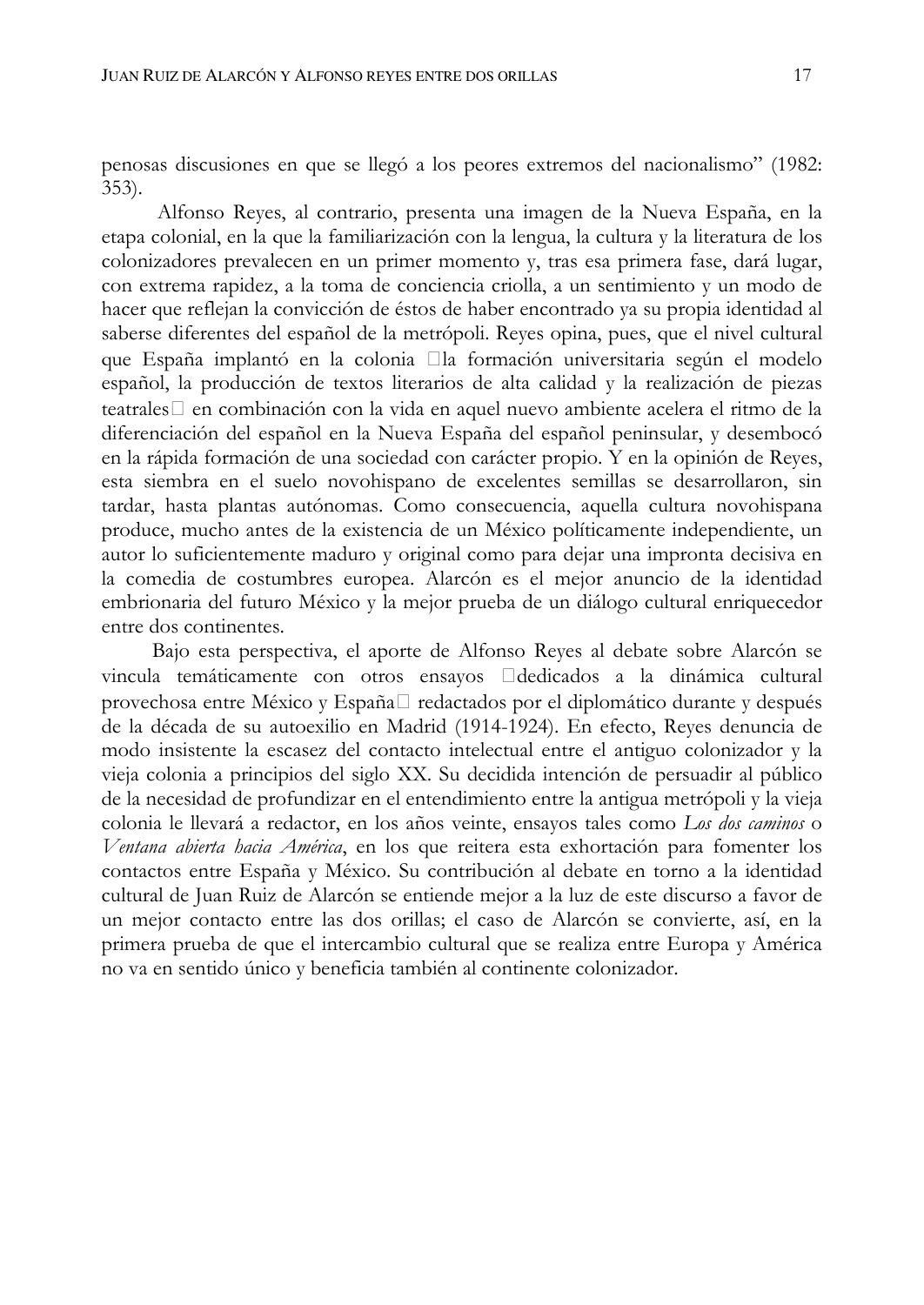## OBRAS CITADAS

- Alfonso Reyes, "Sobre Alarcón", Entre libros, Obras completas, t. VII, México: FCE, 1916, 282-284.
- Alfonso Reyes, "Tres siluetas de Ruiz de Alarcón", Capítulos de literatura española (primera serie), O.C., t. VI, México: FCE, 1918, 89-129.
- Alfonso Reyes, "Tercer Centenario de Alarcón", Capítulos de literatura española (segunda serie), O.C., t. VI, México: FCE, 1939, 318-323.
- Alfonso Reyes, Letras de la Nueva España, O.C., t. XII, México: FCE, 1948, 279-395.
- Alfonso Reyes, "Ruiz de Alarcón y el Teatro francés", Páginas adicionales, O.C., t. VI, México: FCE, 1949, 413-423.

## **BIBLIOGRAFÍA**

- ABREU GÓMEZ, ERMILO (1938): Semblanza de Sor Juana, México: Ediciones letras de México: 9-17.
- ABREU GÓMEZ, ERMILO (ed.) (1951): Juan Ruiz de Alarcón: Teatro completo, México: Compañía General de Ediciones.
- ALARCÓN, JUAN RUIZ DE. (1825): Comedias escogidas, Hartzenbush, Eugenio (ed.), Madrid: Rivadeneyra.
- ALATORRE, ANTONIO (1964): "Para la historia de un problema: la mexicanidad de Ruiz de Alarcón", Anuario de Letras (4), México: UNAM, pp. 161-202.
- ALTAMIRA Y CREVEA, RAFAEL (1924): La huella de España en América, Madrid: Reus.
- ARRIBAS, INÉS (1993): "La verdad sospechosa de Juan Ruiz de Alarcón et Le Menteur de Corneille: Aspects parodiques et autobiographiques", RLA, 1993, 5, pp. 1-4.
- CASALDUERO, JOAQUÍN (1981): "Sobre la nacionalidad del escritor" en Estudios sobre el teatro español, Madrid: Gredos, pp. 175-187.
- CASTRO LEAL, ANTONIO (1939): Juan Ruiz de Alarcón. Ingenio y sabiduría, México: Ediciones Cuadernos Americanos.
- CONCHA, JAIME (1982): "Juan Ruiz de Alarcón" en Iñigo Madrigal, Luis, Historia de la Literatura Hispanoamericana Tomo I: Época colonial, Madrid: Cátedra, 353-365.
- DARST, DAVID (1995): "La mexicanidad de Juan Ruiz de Alarcón", Revista iberoamericana. En línea en: http://revistaiberoamericana.pitt.edu/ojs/index.php /Iberoamericana/article/viewFile/6359/6535 [consultado el 24 de octubre del 2012]
- EBERSOLE, ALVA (1959): El ambiente español visto por Juan Ruiz de Alarcón, Madrid: Castalia.
- FERNÁNDEZ MAC GREGOR, GENARO (1939): "La mexicanidad de Juan Ruiz de Alarcón", LM 18, 15, agosto de 1939, pp 1-15.
- HARTZENBUSCH, JUAN EUGENIO (compilador) (1857): Comedias de Juan Ruiz de Alarcón., Madrid: Rivadeneyra.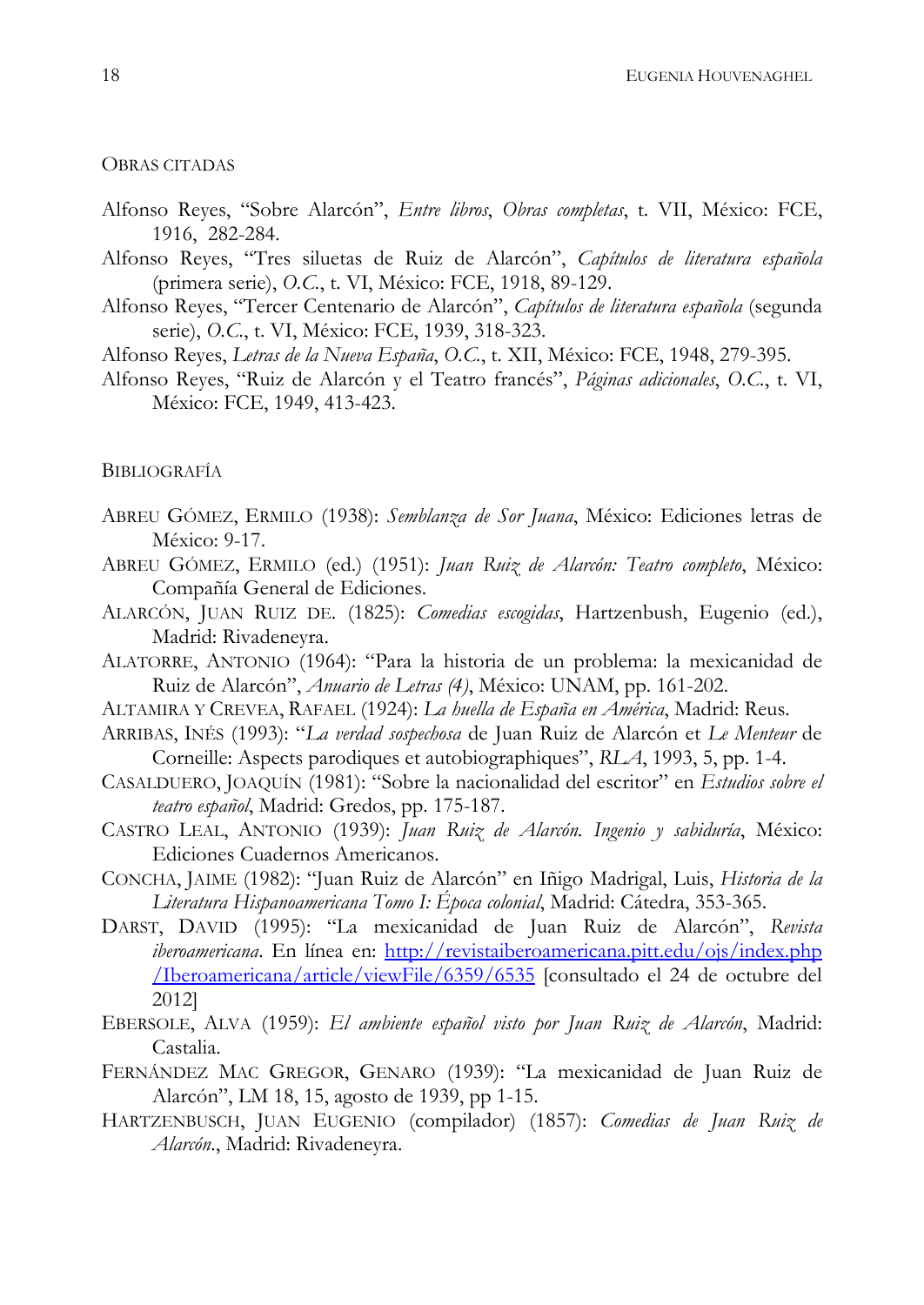- HARTZENBUSCH, JUAN EUGENIO (1866): "Caractéres distintivos de las obras dramáticas de Alarcón" en Comedias de Juan Ruiz de Alarcón, Madrid: Rivadeneyra, pp i-xxvi.
- HENRÍQUEZ UREÑA, PEDRO (1976): "Don Juan Ruiz de Alarcón" en Ensayos, Buenos Aires: Raigal, pp. 181-196.
- JIMÉNEZ RUEDA, JULIO (1939): Juan Ruiz de Alarcón y su tiempo, México: Porrúa.
- KING WILLIARD F. (1989): "Juan Ruiz de Alarcón, letrado y dramaturgo: su mundo mexicano y español", México City: Centro de Estudios Ling. & Lit., Colegio de México: 290 p.
- LEAVITT, STURGIS E. (1977): "Juan Ruiz de Alarcón en el mundo del teatro de España", *Hispanofila*, 60, pp. 1-12.
- LUMMIS, CHARLES F. (1987): Los exploradores españoles del siglo XVI: vindicación de la acción colonizadora española en América, Barcelona: Araluce.
- MARTI DE CID, DOLORES, CID PÉREZ, JOSÉ (1979): "La mexicanidad de Juan Ruiz de Alarcón" in Wellington Marie A, O'Nan Martha, Romance Literary Studies: Homage to Harvey L. Johnson, Potomac, MD: Porrua Turanzas.
- MENÉNDEZ Y PELAYO, MARCELINO (1911-1913): Historia de la poesía hispano-americana (2 vols.), Madrid: V. Suarez.
- PARR, JAMES (1998): "Juan Ruiz de Alarcón y Mendoza" en: Mary Parker (ed.), Spanish dramatists of the Golden Age: a bio-bibliographical sourcebook, Greenwood Press: Westport, pp. 18-27
- PEÑA, MARGARITA (1992) "Juan Ruiz de Alarcón ante la crítica"?, Nueva Revista de Filología Hispánica, XI, pp. 383-393.
- PERELMAN, CHAÏM Y OLBRECHTS-TYTECA, LUCIE (1994): Tratado de la argumentación, J. Sevilla Muñoz (trad.), Madrid: Gredos.
- PEREYRA, CARLOS (1920): La obra de España en América, Madrid: Biblioteca nueva.
- POESSE, WALTER (1972): Juan Ruiz de Alarcón, New York: Twayne.
- RAMOS, RAYMUNDO (1989): "¿De quién es don Juan Ruiz de Alarcón y Mendoza?" en Amezcua, José y González, Serafín (eds.) Espectáculo, texto y fiesta, México: Universidad Metropolitana.
- RANGEL GUERRA, ALFONSO (1991): "Alfonso Reyes y el magisterio intelectual de Pedro Henríquez Ureña" en Alfonso Reyes en tres tiempos, Monterrey: Archivo General del Estado de Nuevo León, pp. 26-51.
- REYES, ALFONSO (1944): "Atenea Política", Tentativas y orientaciones, O.C., t. XI: 190.
- REYES, ALFONSO (2008): Nueva España (prólogo Gonzalo Celorio), México: FCE.
- SANDÓVAL SÁNCHEZ, ALBERTO (1988): "Aportes para una canonización de Juan Ruiz de Alarcón en la literatura latinoamericana", Revista de Crítica Literaria Latinoamericana, Berkeley, CA, pp. 14-28.
- USIGLI, RODOLFO (1967): Juan Ruiz de Alarcón en el tiempo, en línea, México: (serie: la honda del espíritu/ Cuadernos de lectura popular) Secretaría de Educación Pública.
- WARDROPPER, B.W. (1978): "La comedia española del siglo de Oro", en Teoría de la comedia, Barcelona: Ariel, pp. 181-242